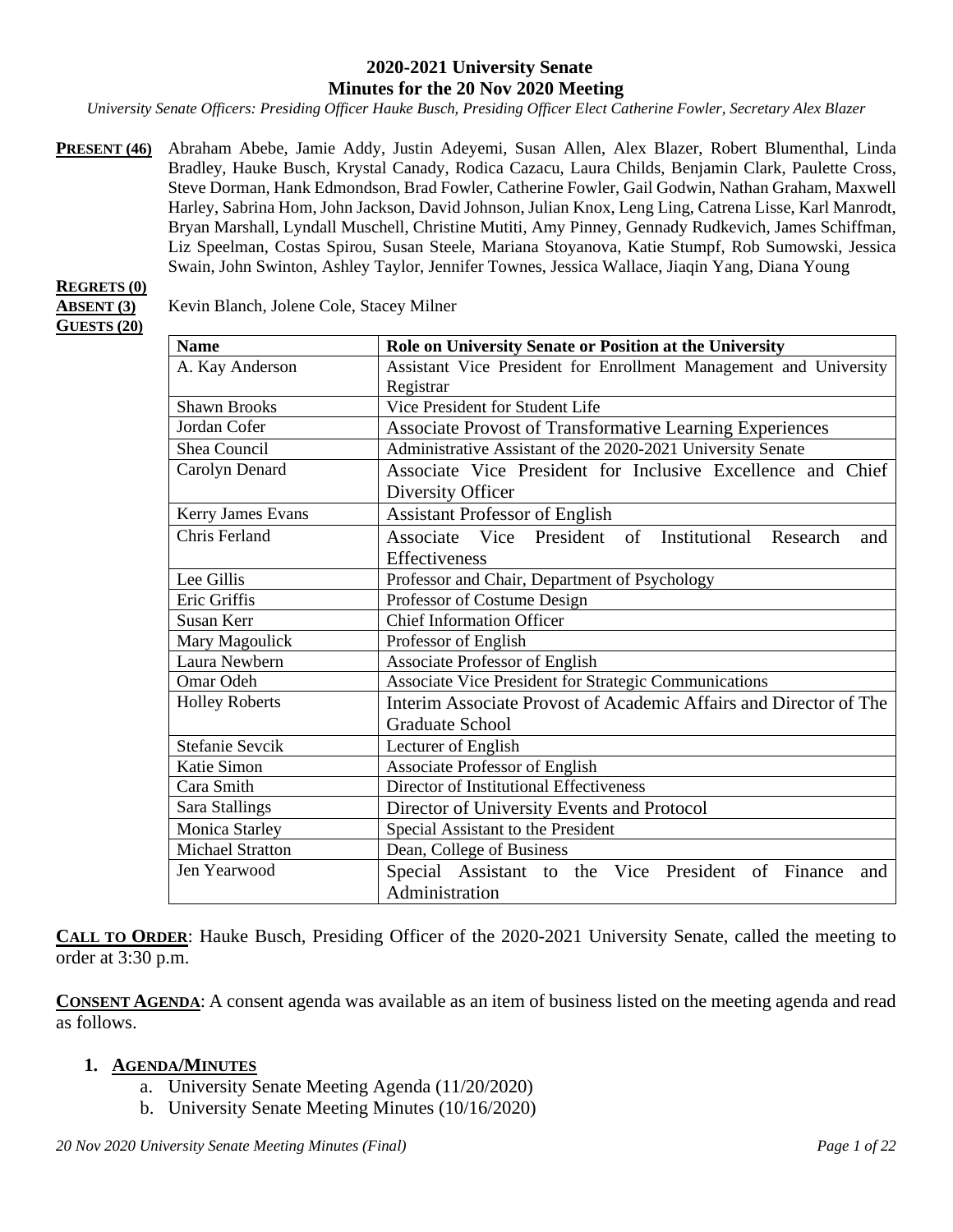A **MOTION** *to adopt the consent agenda* was approved by electronic vote (35 yes, 2 no, 1 abstain) with no proposed extractions, no further discussion, no dissenting voice, and only voting members of the university senate eligible to vote.

## **PRESIDENT'S STATEMENT TO THE SENATE REGARDING RESOLUTION CONDEMNING BOR AND GC ADMINISTRATION — PRESIDENT STEVE DORMAN**

- 1. Normally I do not comment on the motions brought before the Senate, as I do not want my "voice" to hinder the work of this body. And, while this body has the right to debate and issue opinions, since the administration of this university is the subject of this motion, I think it only fitting that I be allowed to respond.
- 2. First, it is important to know that BOR policy requires that the administration of this institution follow the directives of the BOR and Chancellor. According to the BOR policy 2.6.1 regarding Executive Head of Institution:

The President of each University System of Georgia (USG) institution shall be the executive head of the institution and all its departments and shall exercise supervision and direction to promote the efficient operation of the institution. **The President is responsible to the Chancellor for the operation and management of the institution and for the execution of all directives of the Board of Regents and the Chancellor.**  (SOURCE: University System of Georgia, Board of Regents Policy Manual [https://www.usg.edu/https://www.usg.edu/policymanual/section2/C322\)](https://www.usg.edu/https:/www.usg.edu/policymanual/section2/C322)

3. Secondly, it is important to understand that Board of Regents retains to itself broad powers to determine institutional function and mission as noted in Policy 2.8 on Institutional Mission:

The mission of the University System of Georgia (USG) is achieved through the collective missions of our state's public colleges and universities, which drive economic development and produce more educated individuals to contribute to the quality of life in the State. USG institutions are responsible for producing graduates with the requisite skills and knowledge to ensure Georgia's strong future in the knowledge-based and global economy. **The individual mission and function of the institutions within the USG must be aligned with the overall USG mission in order to strategically meet the higher education needs of the State. The function and mission of each USG institution is determined by the Board of Regents and any change in institutional function and mission must be approved by the Board.**  (SOURCE: University System of Georgia, Board of Regents Policy Manual, [https://www.usg.edu/policymanual/section2/C324\)](https://www.usg.edu/policymanual/section2/C324)

4. Further, the Board asserts its authority to approve distance education program offerings in Policy 3.3.3 regarding Distance Education:

"Distance education" is defined as a formal educational process in which the majority of the instruction in a course occurs when the student and instructor are not in the same place and the instruction is delivered using technology. **Instruction may be synchronous or asynchronous. No institution may offer programs completely online prior to the Board of Regents' approval of the academic program or programs to be offered completely online.** (SOURCE: University System of Georgia, Board of Regents Policy Manual, [https://www.usg.edu/policymanual/section3/C338/\)](https://www.usg.edu/policymanual/section3/C338/)

5. Finally, we could debate whether the concept of "mode of delivery" (online vs. face-to-face) is the same as the term "methods of instruction" enunciated by the AAUP in their publications. Personally, I think there is a difference. However, if we interpret them as meaning the same thing, the **AAUP Redbook**  (AAUP, AAUP Policy Documents & Reports, 11<sup>th</sup> Edition, 2015. Statement on Government of Colleges and Universities, p. 120-121.) itself anticipates that under certain *'exceptional circumstances'* that the board or the president of an institution may make decisions regarding "methods of instruction."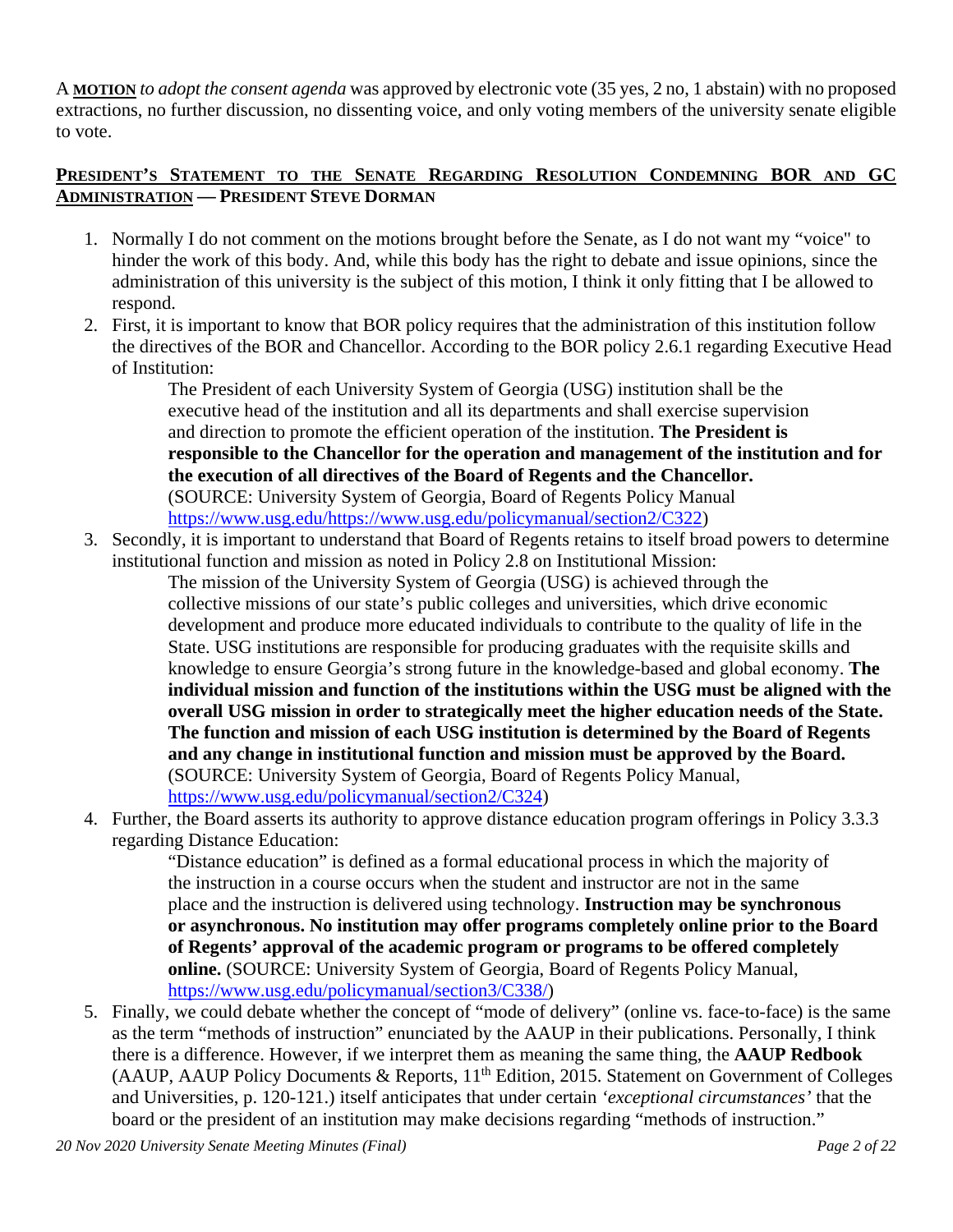The faculty has primary responsibility for such fundamental areas as curriculum, subject matter and methods of instruction, research, faculty status, and those aspects of student life which relate to the educational process. On these matters the power of review or final decision lodged in the governing board or delegated by it to the president should be exercised adversely only *in exceptional circumstances*, and for reasons communicated to the faculty. It is desirable that the faculty should, following such communication, have opportunity for further consideration and further transmittal of its views to the president or board. Budgets, personnel limitations, the time element, and the policies of other groups, bodies, and agencies having jurisdiction over the institution may set limits to realization of faculty advice.

(SOURCE: AAUP: Statement on Government of Colleges and Universities, FOUND AT: [https://www.aaup.org/report/statement-government-colleges-and-universities\)](https://www.aaup.org/report/statement-government-colleges-and-universities)

I think everyone would agree that this COVID-19 pandemic qualifies as an 'exceptional circumstance' and therefore qualifies as a time when the governing board may need to determine the way forward. Indeed, at the beginning of this pandemic in the spring, when the Board of Regents chose to move all universities from face-to-face to online, they were acting within their authority. And, now, as they have sought to give guidance as to how to return to campus, they continue to act within their authority.

- 6. As your President, it is my duty to remind you of the consequences of the actions you are about to take. Please consider the consequences that this motion anticipates. If this resolution were to become the rule of the day, it would require a massive change in the way courses are delivered and faculty are deployed. As it currently reads, this resolution states that each professor should be able to decide whether to teach their course face-to-face or in an online format. Further, this resolution states that each student should have the option to decide whether a course is delivered face-to-face or in an online format. The realities of making this resolution happen would mean that each course offered at the university would have to be offered face-to-face and in an online format. This would need to be done to satisfy any student or any faculty who desired that particular format. Do you understand what is being asking by this resolution? Where courses are now delivered in a face-to-face format, one request from a student would trigger the need for an online course and the need for an additional professor to deliver that course unless we added this to existent workloads. Courses currently offered online by vulnerable professors would need to also be taught face-to-face to accommodate requests by students for face-to-face instruction. This would be an untenable process for the university and would require us to employ many more instructors or overload our current faculty. Of course, another solution would be to require all faculty to deliver any course they were assigned in their regularly compensated load in both modalities.
- 7. The idea that has been floated that academic freedom gives the professor total freedom to choose the modality of instruction without consultation and collaboration with administration is erroneous thinking and is disproven by what is currently offered in universities around the country. If it were the case, that faculty get to "choose" their modality of instruction, then we would have universities with consecutive dual modalities all over the country. Furthermore, how does the professor being the sole arbiter in "choosing" meet the test of shared governance? To my knowledge, I know of only two universities that run a face-to-face university alongside an online university. And, in those cases, I am extremely doubtful that a professor who has been hired to teach in the online effort of the university can 'decide' to have a face-to-face course, when they have been hired to provide students with a service who are expecting an online delivery. Therefore, "modality of delivery" cannot be equivalent to methods of instruction and the professor's choice, alone.
- 8. There are other consequences of this resolution as well. For example, this resolution does not consider the implications of this action on student learning or student progression. Nor does it consider the expectations of students and parents for face-to-face instruction and the here-to-fore long-term commitment of this university to face-to-face instruction and small class sizes. In our recent budget forum, I addressed yet one other consequence anticipated by this resolution, the financial impact of a move to online coursework. Let me remind everyone that there are fees that cannot be attached to online courses. In fact, Ms. Allen tells me that our current reduction of in person classes has resulted in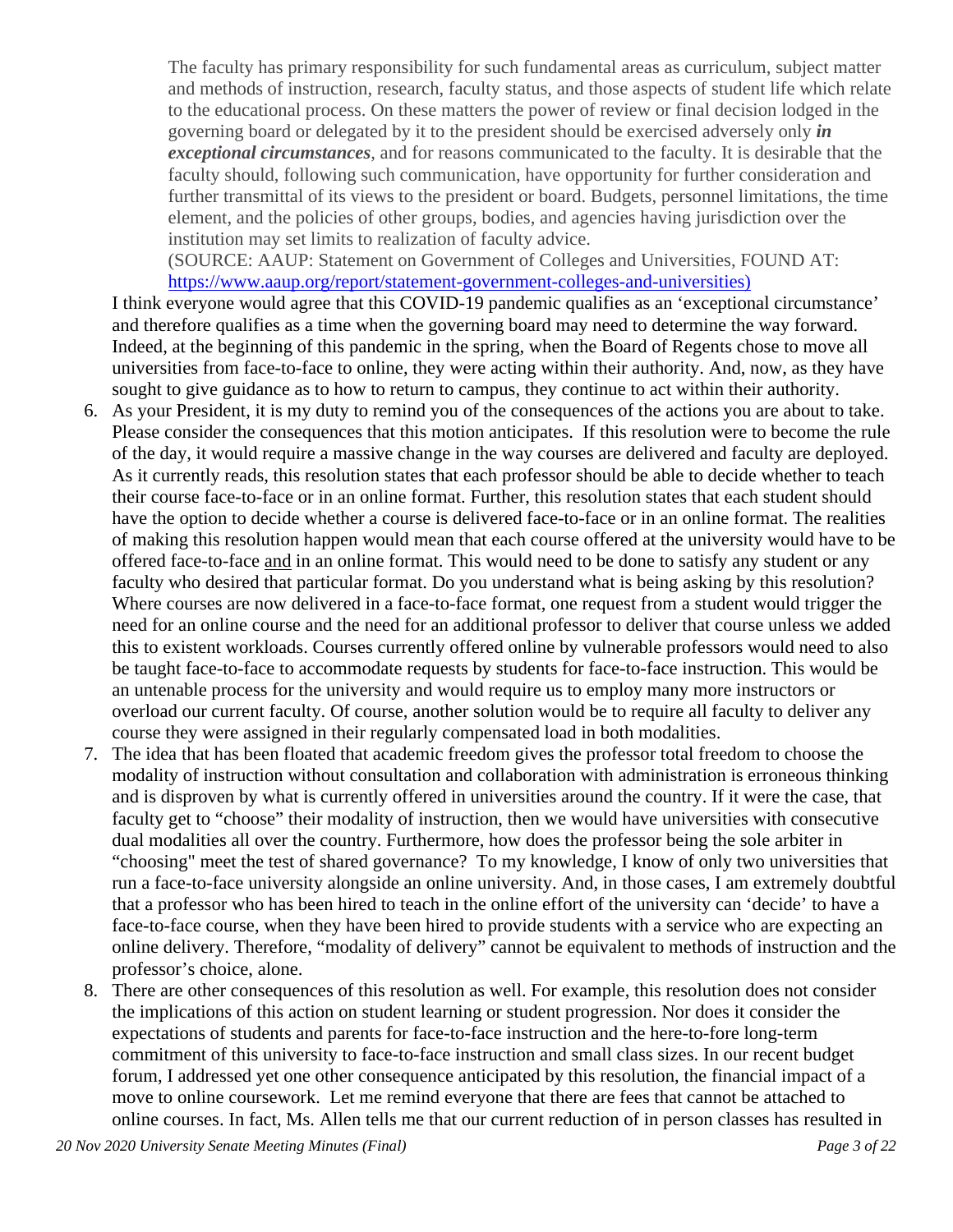over 600 incidents of fee reductions. This means that there will be reductions in areas supported by these fees. One such fee, for example, is the student activity fee (\$91) that is administered by SGA and supports student organizations and sustainability efforts on campus. This fee also supports programming and services offered by student life departments such as the GIVE Center, the Women's Center and the Cultural Center. Without this fee our student organizations would have no funds and would be unable to function. Is that what you want to happen? Do you understand that this resolution would reduce funding to our student organizations? Another fee linked to on campus courses is our athletic fee (\$181). This fee partially supports coaches' salaries and supports scholarships for our athletes. Or what about the student health and wellness fee (\$95) that supports the work and the salaries of the employees in student health. Each of these fees, in addition to providing critical support for student life programming also helps to pay the salaries of some of our colleagues in student life, the clinic and athletics; and provides numerous job opportunities for students at the wellness center, intramurals, the Give Center and the HUB. So, please understand that one of the very real impacts of what this resolution is asking for will result in a reduction of funds that are used to support student activities, student health and support the salaries of some of those individuals. I hope everyone considers what reducing this funding will mean to our students, our athletes, our staff and our coaches.

9. This resolution also does not acknowledge the transparency and shared governance that was put into the reopening plans. This summer, the USG charged each campus to put together individual campus plans to guide the return to campus in the fall. In the spirit of shared governance, our plan involved many GC staff and faculty members (See below). And, to ensure total transparency we posted that plan online.

#### a. **Administrators involved in the reopening plan**

- i. President Steve Dorman
- ii. Vice President Susan Allen
- iii. Provost Costas Spirou
- iv. Shaundra Walker, Director, University Library
- v. Sheri Noviello, Dean, COHS
- vi. Vice President Monica Delisa
- vii. Vice President Shawn Brooks

## **b. Faculty members participating in the Reopening Committees (3 Senate Representatives)**

- i. Sabrina Hom, Faculty Senate Representative
- ii. Robert Blumenthal, COAS
- iii. Alex Blazer, Faculty Senate Representative
- iv. Robert Duesing, COB
- v. Karen Berman, Faculty Representative
- vi. Nicole DeClouette, COE
- vii. Diana Young, Faculty Senate Representative
- viii. Lee Gillis, COAS (faculty representative)
- ix. JJ. Arias, Faculty Athletics Representative
- x. Angela Criscoe, COAS

## **c. Staff Involvement in the Reopening Plans**

- i. Mark Duclos
- ii. Monica Starley
- iii. Britt McRae
- iv. Jessica Swain, Staff Council Representative
- v. Kay Anderson, Enrollment Management
- vi. Holley Roberts
- vii. Jim Berger, CTL
- viii. Suzanne Pittman, Enrollment Management
- ix. Shannon Simmons, Financial Aid
- x. Gwen Chretien, Admissions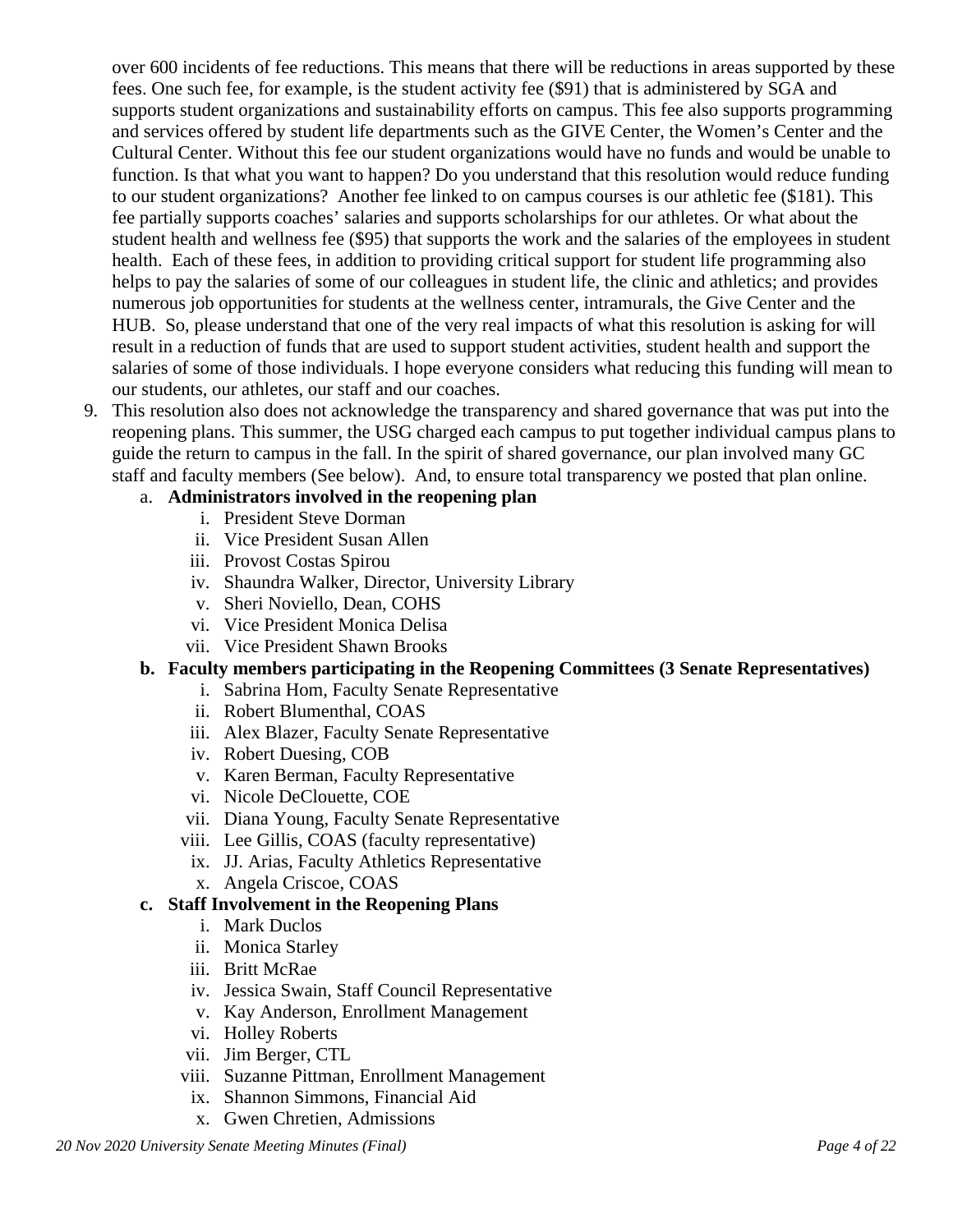- xi. Javier Francisco, Admissions
- xii. Sara Stallings
- xiii. Mark Pelton
- xiv. Stephanie Westmoreland
- xv. Matt Davis
- xvi. Emily Jarvis
- xvii. Jennifer Graham
- xviii. Kristy Johnson
- xix. Stacey Milner
- xx. Kyle Cullars, Assistant Vice President for Auxiliary Services (chair)
- xxi. Greg Brown, Director of Auxiliary Services
- xxii. Charles Cruey, Interim Retail Dining Manager
- xxiii. Cindy McClanahan, Director of Marketing and Communications for Auxiliary Services
- xxiv. Brian Losonsky, General Manager of Dining Services
- xxv. Michael Gumbert, Executive Chef
- xxvi. Larry Christenson
- xxvii. Lori Burns
- xxviii. Wendell Staton Athletics' Director
- xxix. Steve Barsby Assistant Athletics' Director
- xxx. Sarah Fuller Athletic Trainer
- xxxi. Dr. Stephen Niergarth Team Physician
- xxxii. Jamie Grodecki Senior Women's Administrator
- xxxiii. Gretchen Krumdieck Coach Representative
- xxxiv. Dr. Jake Grazer Director of Strength and Conditioning
- xxxv. Dr. Steve Wilson Director of Counseling Services
- xxxvi. Omar Odeh, Associate Vice President for Strategic Communications
- xxxvii. Jordan Cofer, Associate Provost for Transformative Learning Experiences
- xxxviii. Brittiny Johnson, Director of Public Affairs
- xxxix. Victoria Fowler, Director of Marketing and Publications
	- xl. Eric Jones, Special Initiatives Coordinator
- 10. And, it is also important to note that students and their parents were fully aware of the face-to-face modality decision of the university system prior to making their decision to attend GC this fall. Failure to deliver this modality as faithfully as we can violates the trust and confidence that our students and their parents have placed in us. They chose to come to GC this fall for face-to-face with social distancing as they were told in communications this summer. The campus they thought they were returning to was a campus ready for face-to-face instruction.
- 11. This resolution is built on the premise that there is something inherently 'unhealthy' or 'unsafe' about face-to-face instruction. The facts do not support this premise. Since we started face-to-face learning in August, there have been 12 COVID cases among staff and 6 cases among faculty, out of over 900 employees at the university. Also, everyone will be pleased to know also that none of these individuals were hospitalized and all have returned to work. And it appears that none of these cases acquired COVID from their work within the university. This tells me that the care we have taken to decrease the risk on campus is working. We have allowed vulnerable staff and faculty to work virtually. We have taken the precautions of requiring face masks and have gone to great expense and time to make sure our classrooms are socially distanced and that they are cleaned regularly. Further, in assuming that face-toface is inherently unhealthy, this resolution assumes that online is inherently healthy. The resolution fails to consider the impact of fully on online on the mental health of students and faculty. In time of crisis as we have face, it is not unusual for individuals to long for gestures of normalcy. One UGA professor who teaches face-to-face recently captured this idea when he wrote about the positive mental health benefits of his face-to-face courses in the **Atlanta Journal-Constitution**: (SOURCE: *"Design*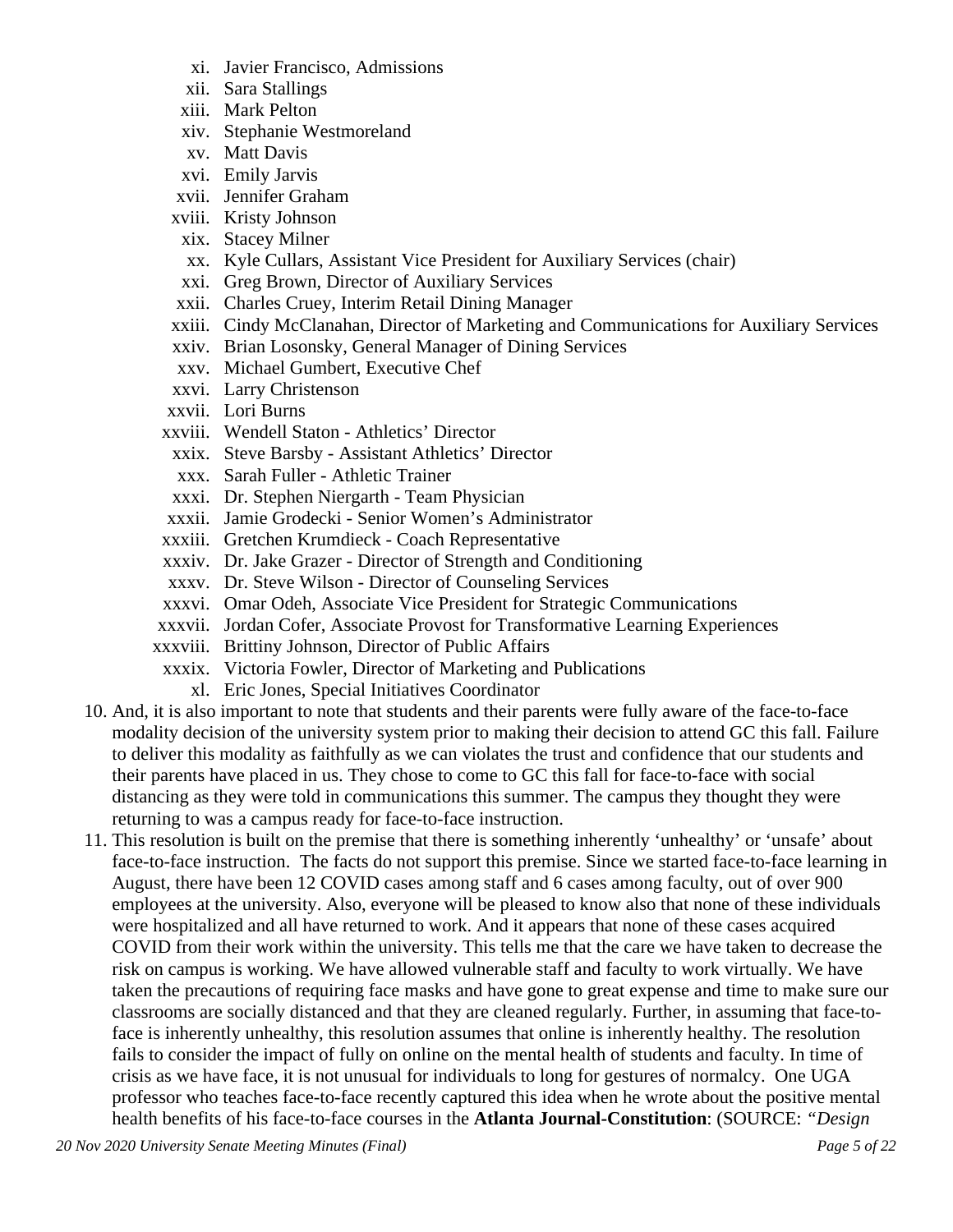*teacher says his classes serve as 'de facto support groups' amid stress of pandemic"* by Amitabh Verma in GET SCHOOLED BLOG, NOV. 9, 2020 by Maureen Downey, The Atlanta Journal-Constitution. Found at: [https://www.ajc.com/education/get-schooled-blog/university-of-georgia-professor-in-person](https://nam11.safelinks.protection.outlook.com/?url=https%3A%2F%2Fwww.ajc.com%2Feducation%2Fget-schooled-blog%2Funiversity-of-georgia-professor-in-person-teaching-improves-student-mental-health-and-mine%2FYKOEYDJ2QNHMBKD4KJCQ7LOJ3M%2F&data=04%7C01%7Csteve.dorman%40gcsu.edu%7C1849f022cb104f1e034a08d88b2fe477%7Cbfd29cfa8e7142e69abc953a6d6f07d6%7C0%7C0%7C637412385098995531%7CUnknown%7CTWFpbGZsb3d8eyJWIjoiMC4wLjAwMDAiLCJQIjoiV2luMzIiLCJBTiI6Ik1haWwiLCJXVCI6Mn0%3D%7C1000&sdata=e7h9qpK8P%2BDm%2FoNtXCkElXuQ8r3eQBtW10lLFgOTyUY%3D&reserved=0)[teaching-improves-student-mental-health-and-mine/YKOEYDJ2QNHMBKD4KJCQ7LOJ3M/\)](https://nam11.safelinks.protection.outlook.com/?url=https%3A%2F%2Fwww.ajc.com%2Feducation%2Fget-schooled-blog%2Funiversity-of-georgia-professor-in-person-teaching-improves-student-mental-health-and-mine%2FYKOEYDJ2QNHMBKD4KJCQ7LOJ3M%2F&data=04%7C01%7Csteve.dorman%40gcsu.edu%7C1849f022cb104f1e034a08d88b2fe477%7Cbfd29cfa8e7142e69abc953a6d6f07d6%7C0%7C0%7C637412385098995531%7CUnknown%7CTWFpbGZsb3d8eyJWIjoiMC4wLjAwMDAiLCJQIjoiV2luMzIiLCJBTiI6Ik1haWwiLCJXVCI6Mn0%3D%7C1000&sdata=e7h9qpK8P%2BDm%2FoNtXCkElXuQ8r3eQBtW10lLFgOTyUY%3D&reserved=0)

*"Several students have told me that they feel more motivated, more in control, and less stressed in in-person classes. There is also an unexpected pandemic-related benefit – the buildup of trust has led to students feeling comfortable about opening up, and they exchange stories and tips about coping in quarantine, what recovery is like, how long before the sense of smell returns. The studios have become de facto support groups, helping to dissipate some of the uncertainty and fear of the ongoing situation. The physical togetherness has become motivational, the studio a place of affirmative and healing social interaction."* ( [Amitabh](https://ced.uga.edu/directory/faculty_profiles/verma_amitabh/) Verma , professor, University of Georgia, College of [Environment+Design.](https://ced.uga.edu/) Found at: [https://www.ajc.com/education/get-schooled](https://nam11.safelinks.protection.outlook.com/?url=https%3A%2F%2Fwww.ajc.com%2Feducation%2Fget-schooled-blog%2Funiversity-of-georgia-professor-in-person-teaching-improves-student-mental-health-and-mine%2FYKOEYDJ2QNHMBKD4KJCQ7LOJ3M%2F&data=04%7C01%7Csteve.dorman%40gcsu.edu%7C1849f022cb104f1e034a08d88b2fe477%7Cbfd29cfa8e7142e69abc953a6d6f07d6%7C0%7C0%7C637412385098995531%7CUnknown%7CTWFpbGZsb3d8eyJWIjoiMC4wLjAwMDAiLCJQIjoiV2luMzIiLCJBTiI6Ik1haWwiLCJXVCI6Mn0%3D%7C1000&sdata=e7h9qpK8P%2BDm%2FoNtXCkElXuQ8r3eQBtW10lLFgOTyUY%3D&reserved=0)[blog/university-of-georgia-professor-in-person-teaching-improves-student-mental-health-and](https://nam11.safelinks.protection.outlook.com/?url=https%3A%2F%2Fwww.ajc.com%2Feducation%2Fget-schooled-blog%2Funiversity-of-georgia-professor-in-person-teaching-improves-student-mental-health-and-mine%2FYKOEYDJ2QNHMBKD4KJCQ7LOJ3M%2F&data=04%7C01%7Csteve.dorman%40gcsu.edu%7C1849f022cb104f1e034a08d88b2fe477%7Cbfd29cfa8e7142e69abc953a6d6f07d6%7C0%7C0%7C637412385098995531%7CUnknown%7CTWFpbGZsb3d8eyJWIjoiMC4wLjAwMDAiLCJQIjoiV2luMzIiLCJBTiI6Ik1haWwiLCJXVCI6Mn0%3D%7C1000&sdata=e7h9qpK8P%2BDm%2FoNtXCkElXuQ8r3eQBtW10lLFgOTyUY%3D&reserved=0)[mine/YKOEYDJ2QNHMBKD4KJCQ7LOJ3M/\)](https://nam11.safelinks.protection.outlook.com/?url=https%3A%2F%2Fwww.ajc.com%2Feducation%2Fget-schooled-blog%2Funiversity-of-georgia-professor-in-person-teaching-improves-student-mental-health-and-mine%2FYKOEYDJ2QNHMBKD4KJCQ7LOJ3M%2F&data=04%7C01%7Csteve.dorman%40gcsu.edu%7C1849f022cb104f1e034a08d88b2fe477%7Cbfd29cfa8e7142e69abc953a6d6f07d6%7C0%7C0%7C637412385098995531%7CUnknown%7CTWFpbGZsb3d8eyJWIjoiMC4wLjAwMDAiLCJQIjoiV2luMzIiLCJBTiI6Ik1haWwiLCJXVCI6Mn0%3D%7C1000&sdata=e7h9qpK8P%2BDm%2FoNtXCkElXuQ8r3eQBtW10lLFgOTyUY%3D&reserved=0)

- 12. Finally, and most disturbing and disappointing is the choice of words that are used in this resolution. As a husband, father, professor, colleague, friend and administrator I hope to allow a measure of grace in my interactions with individuals. This is particularly true in difficult and complex situations when I don't know the whole story. While I don't always agree with actions of others and while others disappoint me, I have found that it is best to 'think the best' of others. The decision to use the word 'condemn' is perhaps the most discouraging part of this resolution. Words have meaning and consequences. By choosing to "condemn" the actions of the BOR and administration of GC you are disallowing the work of grace in an unprecedented, very complex and difficult situation. Those who are "condemned" for their actions are usually tried, pronounced guilty and given over to an appropriate punishment. So, by choosing to "condemn" the actions of the BOR and the administration, you have set yourself up as judge and jury over the actions, motives and intentions of each. This is an awesome position you would assume. And, it appears this has been done this without considering fully the implications of this resolution and applying discernment to the individual actions of those administrators. The committee issuing this resolution, for example, has not sought my input nor sought to clarify the impact of their resolution on the university, nor have they inquired into any aspects of this motion as it was written. I would have been pleased to provide them with the feedback that I have provided to today. In fact, the information I interjected into the recent budget hearing about fees was my only way to try to get this information out to campus because it was never requested by the writers of this resolution. The shared governance and transparency that are sought and required of the administration has not been reciprocated in the creation of this motion.
- 13. This resolution accuses the administration of this university of undermining our campus ethos of **Reason, Respect and Responsibility**. Yet, in doing so, have you considered the reasons that the administration may have had in making their decision? Have you considered the responsibilities that are implied in each of these positions? Is it *reasonable* to expect the Georgia College administration to have responded any differently? This administration has worked tirelessly in what is probably THE most complex situation of their careers to now face a resolution of condemnation. Is the action you are about to take *respectful*? Is it *respectfu*l to condemn the actions, intentions and motives of the BOR without a fair hearing as to why they have chosen the path they did? Has there been an attempt to inquire about this? I would remind you that you are about to condemn the individuals who have supported, funded and proliferated this university's trajectory and have cheered on our special mission and our many successes. Finally, I would ask you to consider if this a *responsible* action that you are about to take? Is this an action that you would recommend to your students – to "condemn" the actions, intentions, motives of their employers?
- 14. While there are some direct consequences of the decision regarding this vote, there are also consequences that may not have been anticipated. This action violates the precious comity that has heretofore existed at Georgia College between the Senate and the administration. By choosing to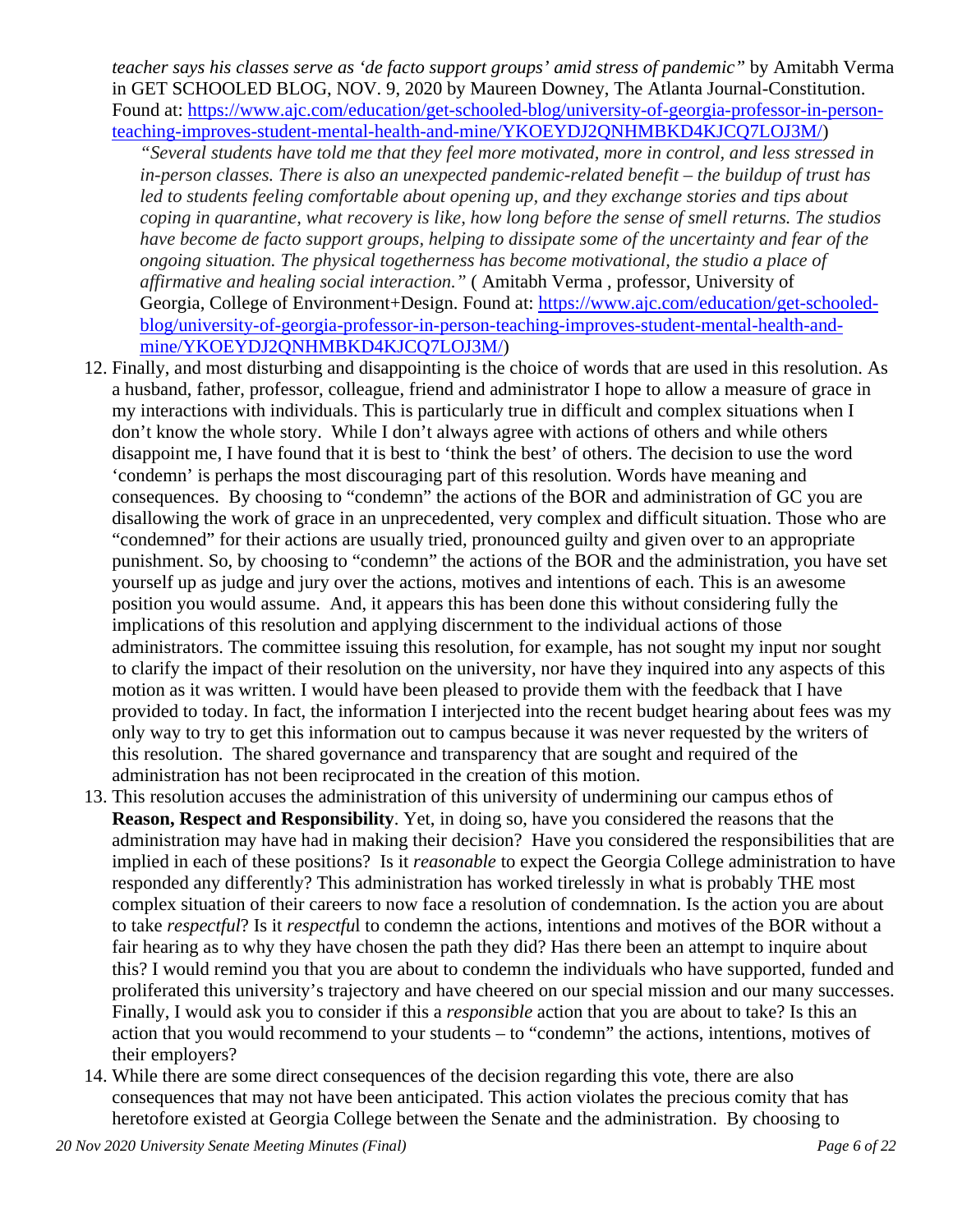"condemn" you "are thinking the worst" of the administration rather than trying to understand the motives, actions and intentions of the administration. Personally, I find this to be a sad day indeed. You are thinking the worst of a group of people who I know have worked tirelessly for this university during this crisis. They have given their heart and time to making sure this university runs well and that people remain employed during a very complex situation and at a time when universities around the country are furloughing employees and facing deficits. I can assure you these administrators give their best. The action you are about to take will remove something very precious that cannot be returned.

15. Presiding officer Busch, the faculty and staff are certainly allowed to state their opinions, however, I strongly urge the Senate to defeat this resolution. I will conclude my remarks by stating as President of this university I will have no part in a resolution that condemns the actions of the BOR or the hardworking and faithful administration of Georgia College. Because of the gravity and seriousness of this motion before the Senate I think it only fitting that each Senator be "on the record" regarding their vote. Therefore, I call upon this body to conduct a roll call vote on this motion.

#### **UNFINISHED BUSINESS**

# 1. **MOTION 2021.APC.001.R RESOLUTION CONDEMNING UNSAFE RETURN TO FACE-TO-FACE**

**INSTRUCTION** On behalf of the committee, John Swinton, APC Chair, presented the motion "Resolution Condemning Unsafe Return to Face-to-Face Instruction

Whereas without a safe environment for students, faculty, and staff, no institution can be expected to carry out its academic mission to the fullness of its potential, and

Whereas faculty members, in collaboration with their department chairs, have a vested interest in delivering instruction in a modality they deem best, based on their experience, to achieve course outcomes, the University Senate of Georgia College and State University affirms the following: *Resolved*, that the Georgia College University Senate:

1. Condemns the unsafe return to face-to-face teaching forced on faculty and students by the administration of the University and the Board of Regents (BOR) of the University System of Georgia (USG);

2. Asserts that students whose situations do not fit within the limited number of medical conditions outlined by the BOR and the Georgia College administration excusing them from attending classes in person should not be forced to take classes face-to-face when that format causes them excessive fear for their physical or mental health;

3. Asserts that faculty whose situations do not fit within the limited number of medical conditions outlined by the BOR and the Georgia College administration excusing them from conducting classes in person should not be forced to teach classes face-to-face when that format causes them excessive fear for their physical or mental health, or endangers the health of those who reside with them and are at high risk.

*Resolved*, that the Georgia College University Senate:

1. Finds the actions of the BOR, the USG, and Georgia College administration regarding Fall 2020 have undermined the values of Reason, Respect, and Responsibility in the academic policies they have enforced;

2. Calls on the BOR, the USG, and Georgia College administration to immediately revise policies and allow faculty to deliver instruction in a manner they regard as the most pedagogically sound consistent with the bedrock principle of providing a safe educational environment for students;

3. Calls on the BOR, the USG and Georgia College administration to immediately revise policies and allow students to opt for online instruction if they regard face-to-face classes as unsafe, without any other preconditions."

a. **DISCUSSION** During the 16 Oct 2020 meeting, A **MOTION** *to call the question* was made and seconded. Due to technological difficulties, the vote had to be conducted by electronic poll after the end of the meeting. The motion to call the question, which requires a two-thirds vote for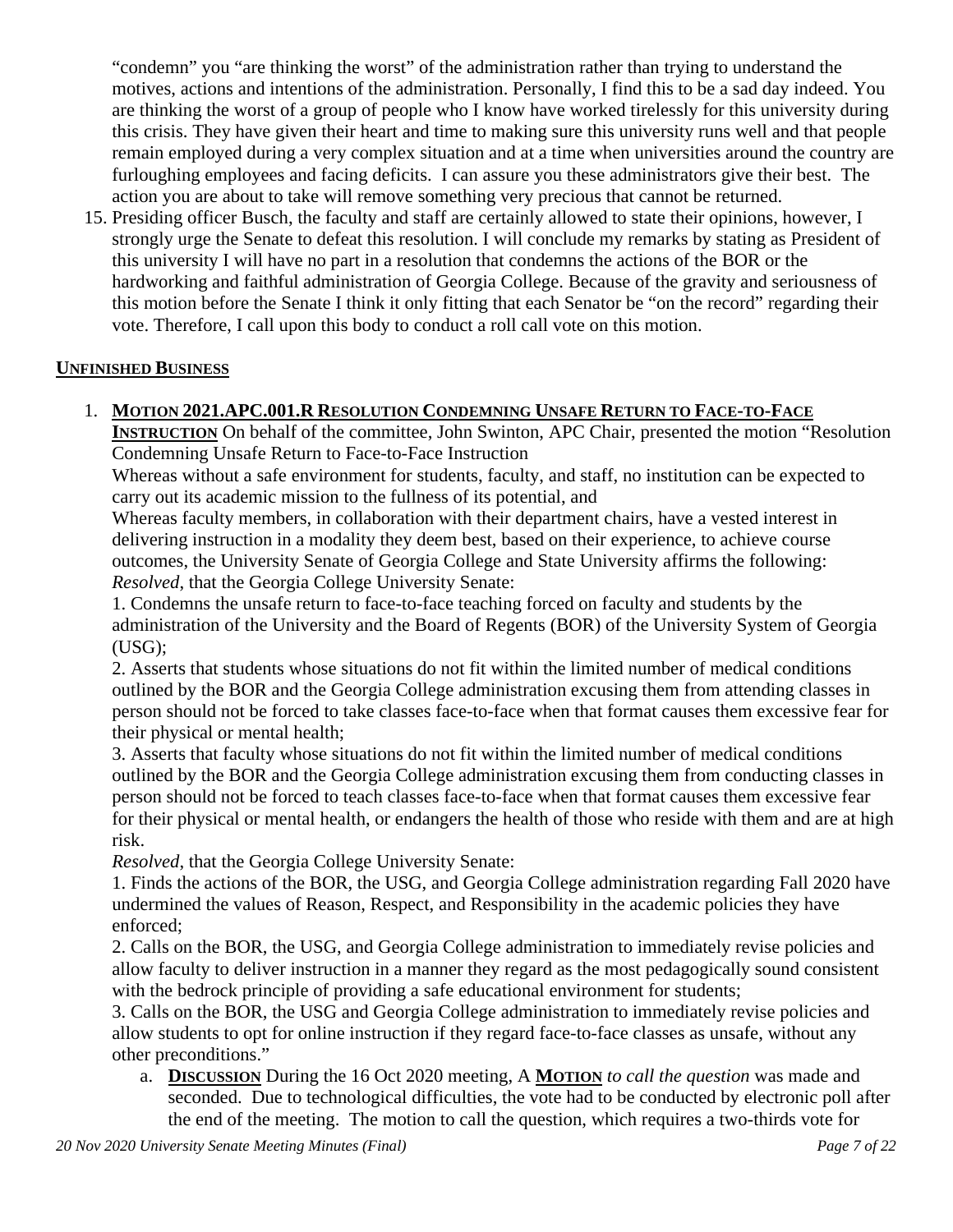adoption, was a tie (16 yay, 16 nay, 2 abstain). Discussion during the 20 Nov 2020 meeting began after President Dorman's statement to the Senate. Senators used the electronic chat function to request to speak to the body. Senators also used the electronic chat function to make comments (electronic discussion, below). During the course of discussion, a **MOTION** to call the question was made, seconded, and approved (42 yay, more than the two-thirds vote required for adoption). A **MOTION** *for a roll-call vote* was made and seconded. The motion was objected to. The motion for a roll-call vote was approved (22 yay, 19 nay, 4 abstain). **MOTION** 

## **2021.APC.001.R RESOLUTION CONDEMNING UNSAFE RETURN TO FACE-TO-FACE**

**INSTRUCTION** was disapproved by roll-call vote (6 yay, 29 nay, 8 abstain; see roll-call below).

- i. Comments (APC Chair)
	- 1. No one in the committee voted against the resolution; there were a couple of abstentions
	- 2. Senate does not make policy. We advise. The resolution is not a policy recommendation.
	- 3. All faculty were hired to teach face-to-face, but we were not hired to teach on the front line of a pandemic.
	- 4. Although President Dorman and the BOR comment on the welfare of students, they do not comment on the welfare of faculty and faculty families.
	- 5. There has been a lack of conversation regarding how faculty and staff are being put to work during the pandemic. This resolution is an attempt to start a conversation and to have a say.
	- 6. While finances are mentioned, there is no mention of the welfare of those who make finances possible. We need to consider all the costs of face-to-face instruction.
	- 7. Students returned to campus, and a spike in cases put us on the front pages of newspapers.
	- 8. Some students will have long term health issues.
	- 9. We do not have adequate contact tracing.
	- 10. The intent here is to have a voice, to make sure that everyone who represents faculty, staff, and students have a chance to debate the issue. The way this resolution should be taken is that we want to be heard.
- ii. Comments (Provost)
	- 1. When people want to be heard, typically they engage in conversation and do not condemn others.
	- 2. I know this is a difficult time; no one signed up for this. I thank the faculty for their extraordinary commitment. I thank the VPs and Deans and Department chairs for working so hard to support the instructional mission. I thank the Registrar, CTL, Facilities for working to protect the university during difficult times.
	- 3. Items 2 and 3 of the resolution call for specific actions, for faculty and students to move to online instruction. There is an implementation issue. Did the committee consider implementation?
	- 4. We have a history of faculty, staff, and administration working together.
	- 5. \$13.5 million in fees will be lost if classes move online. There will be 164 position reduction. Hundreds of graduate students will be affected, and services will be eliminated. This will severely affect instruction. Items 2 and 3 will decimate the university.
	- 6. If we implement items 2 and 3, we will not be following the system directive.
	- 7. Students are not interested in online instruction. Applications for next fall are up 14%.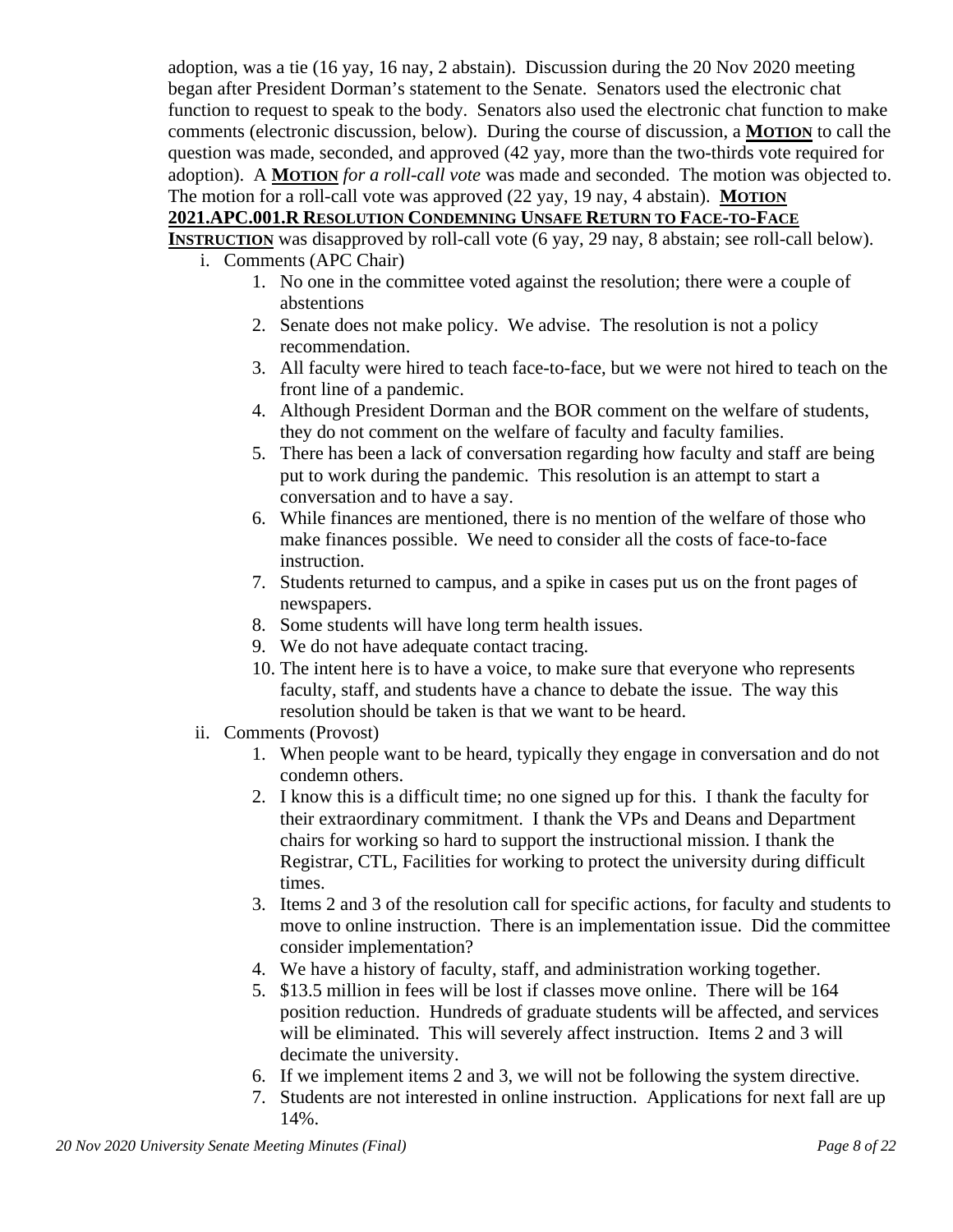- 8. What does the committee expect as an outcome from this resolution? What does the committee expect the BOR or GC administration to do?
- iii. Answer (APC Chair)
	- 1. Item 2 does not call for online instruction specifically; instead, it calls for policy revision. If students were allowed to take classes online, as in item 3, the university would be affected.
	- 2. The committee did not work through the university's finances.
	- 3. We were told what we had to do in fall reopening. The resolution is a reaction after the fact designed to be heard by the administrations.
- iv. Question: If the committee wanted to be heard, then why did it not go to the administration?
- v. Answer (APC Chair): The resolution is a means for University Senate as a formal body to be heard by the USG and GC administrations.
- vi. Comment: Students at USG schools where faculty were given the option to teach online or in person report that classes just go online. If the option were given at GC, then we'll have barely any in person classes. Students learn better with face-to-face instruction.
- vii. Comment: Nursing classes cannot be done completely online.
- viii. Comment: Where did the push for face-to-face instruction come from? Students and parents, or from the USG? Online classes appear to be filling up faster than in person classes next semester.
- ix. Comment: SGA surveyed students and found that students were not properly educated regarding how campus was going to reopen. There are many fee cuts due to online education.
- x. Comment: As of Monday, there were 11 students who selected fully online schedules for spring semester.
- xi. Comment: There are no elements of shared governance in the cut offs for safe face-toface instruction. We have a respect for leadership, but we do not respect the guidance from the BOR.
- xii. Comment: College of Education senators sought feedback on the resolution from their constituents. 76.9% of 26 faculty expressed disapproval of the resolution.
- xiii. Comment: My department faculty didn't understand what GC administration could have done differently. My department faculty disapprove of the resolution.
- xiv. Comment: I rise in opposition to the resolution. I appreciate my colleagues, but there is so much of a schism in the country. We need to move forward.
- b. **ELECTRONIC DISCUSSION** ECUS members monitored the electronic chat for members requesting to address Senate or make motions. Comments were also made in the electronic chat forum, which have been edited for clarity.
	- i. Comment: The committee should be able to respond to President Dorman's statement.
	- ii. Comment: The motion should be returned to committee to be amended.
	- iii. Comment: I wish the motion could be more positive.
	- iv. Comment: What happens to staff (like bus drivers and janitors) if we go online?
	- v. Comment: According to the CDC, our instruction mode is not safe. It is classified as "moderate risk" if there is perfect compliance with masking [\(https://www.cdc.gov/coronavirus/2019-ncov/community/colleges](https://www.cdc.gov/coronavirus/2019-ncov/community/colleges-universities/considerations.html)[universities/considerations.html\)](https://www.cdc.gov/coronavirus/2019-ncov/community/colleges-universities/considerations.html),
	- vi. Comment: Case studies and other "virtual" clinical and class items are not acceptable to create real nurses.
	- vii. Comment: APC has been heard loud and clear, and we no longer need to move forward with this.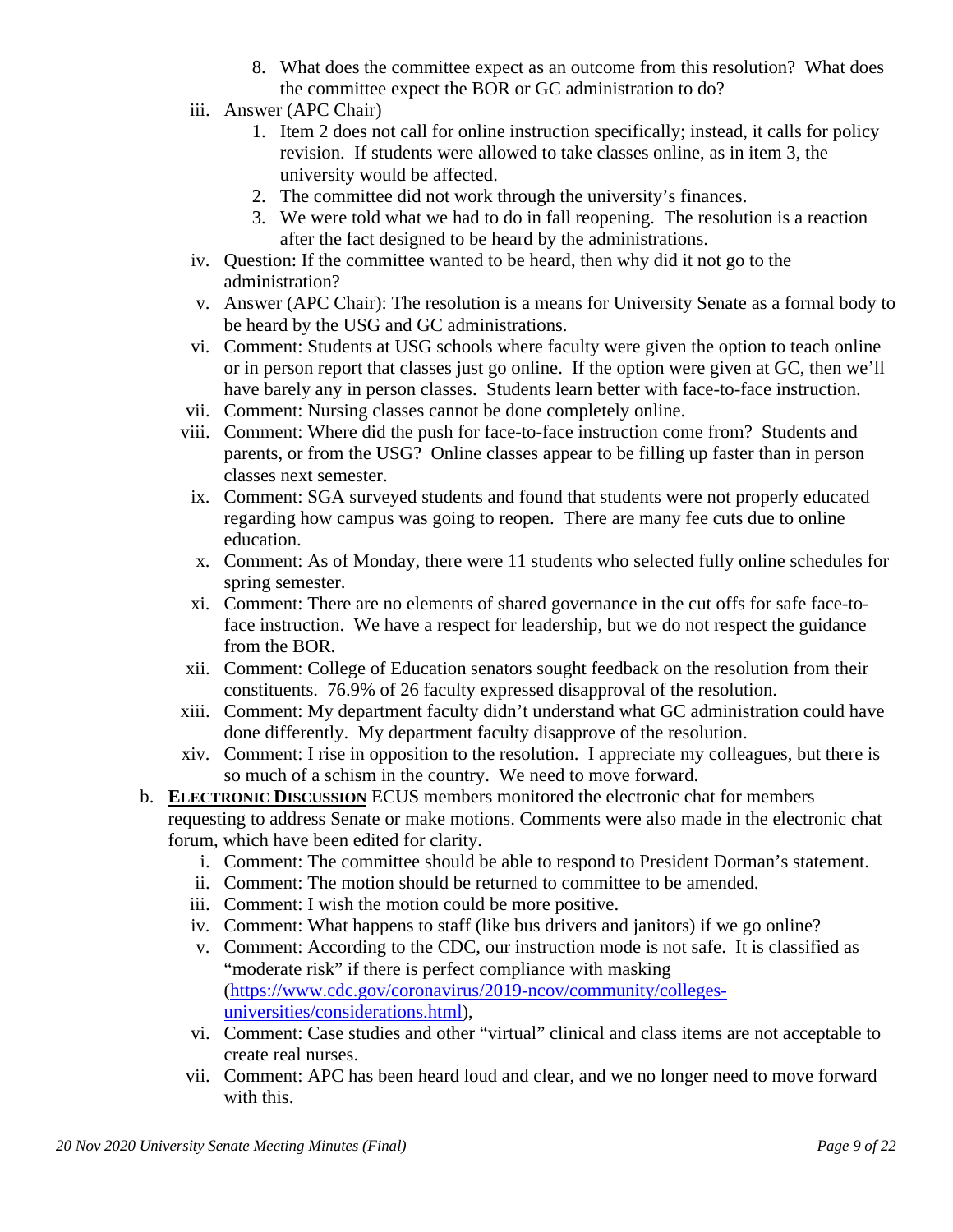- viii. Comment: This is a resolution that advises the senior administration; it does not actually set GC policy.
	- ix. Comment: As of Monday, there are only 11 undergraduate students who have selected a fully online schedule for Spring 2021.
	- x. Comment: In the Spring 2021 class schedule, there are 13 sections of GC1Y 1000 are listed as fully at a distance and all 13 are full.
	- xi. Comment: Regarding the numbers of student fully online, is it the case that advisors were instructed to change students' schedules so that they could NOT have a fully online schedule? I heard this was the case for first year students.
- c. **ROLL-CALL VOTE** 6 members voted yay, 29 voted nay, and 8 abstained. 2 members are ex officio non-voting members. 1 member extended regrets and 3 members were absent.
	- i. Abraham Abebe, Elected Faculty Senator, CoAS: Nay
	- ii. Jamie Addy, Elected Faculty Senator, Library: Abstain
	- iii. Justin Adeyemi, Elected Faculty Senator, CoHS: Nay
	- iv. Susan Allen, Presidential Appointee, RPIPC: Nay
	- v. Kevin Blanch, Selected Staff Senator: Absent
	- vi. Alex Blazer, Elected Faculty Senator, CoAS: Yay
	- vii. Robert Blumenthal, Presidential Appointee, FAPC: Nay
	- viii. Linda Bradley, Elected Faculty Senator, CoE: Nay
	- ix. Hauke Busch, Elected Faculty Senator, CoAS: Nay
	- x. Krystal Canady, Elected Faculty Senator, CoHS: Nay
	- xi. Rodica Cazacu, Elected Faculty Senator, CoAS: Nay
	- xii. Laura Childs, Elected Faculty Senator, CoHS: Nay
	- xiii. Benjamin Clark, Elected Faculty Senator, CoAS: Yay
	- xiv. Jolene Cole, Presidential Appointee, APC: Absent
	- xv. Paulette Cross, Elected Faculty Senator, CoE: Abstain
	- xvi. Steven Dorman, University President: ex-officio non-voting member
	- xvii. Hank Edmondson, Elected Faculty Senator, CoAS: Nay
	- xviii. Brad Fowler, Elected Faculty Senator, CoB: Nay
	- xix. Catherine Fowler, Elected Faculty Senator, At-Large: Regrets
	- xx. Gail Godwin, Elected Faculty Senator, CoHS: Nay
	- xxi. Nathan Graham, Selected Student Senator: Nay
	- xxii. Maxwell Harley, Selected Student Senator: Nay
	- xxiii. Sabrina Hom, Elected Faculty Senator, CoAS: Yay
	- xxiv. John Jackson, Selected Staff Senator, Nay
	- xxv. David Johnson, Elected Faculty Senator, CoAS: Nay
	- xxvi. Julian Knox, Elected Faculty Senator, CoAS: Abstain
	- xxvii. Leng Ling, Presidential Appointee, SAPC: Nay
	- xxviii. Catrena Lisse, Elected Faculty Senator, CoAS: Nay
	- xxix. Karl Manrodt, Elected Faculty Senator, CoB: Nay
	- xxx. Bryan Marshall, Elected Faculty Senator, CoB: Nay
	- xxxi. Stacey Milner, Selected Staff Senator: Absent
	- xxxii. Lyndall Muschell, Elected Faculty Senator, CoE: Nay
	- xxxiii. Christine Mutiti, Elected Faculty Senator, CoAS: Abstain
	- xxxiv. Amy Pinney, Elected Faculty Senator, CoAS: Nay
	- xxxv. Gennady Rudkevich, Elected Faculty Senator, At-Large: Abstain
	- xxxvi. James Schiffman, Elected Faculty Senator, CoAS: Yay
	- xxxvii. Liz Speelman, Elected Faculty Senator, CoHS: Nay
	- xxxviii. Costas Spirou, Chief Academic Officer: ex officio non-voting member
	- xxxix. Susan Steele, Elected Faculty Senator, CoHS: Nay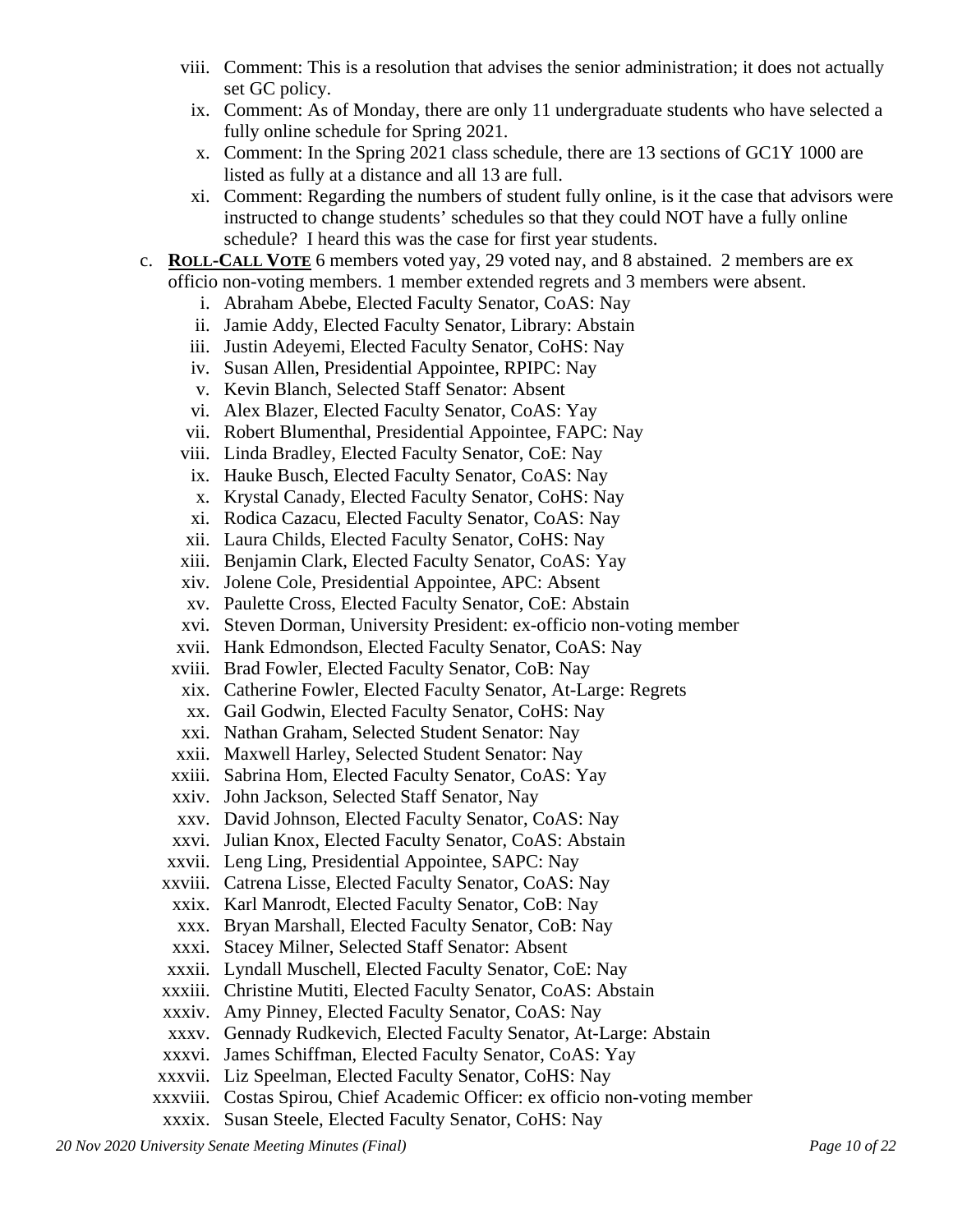- xl. Mariana Stoyanova, Elected Faculty Senator, CoAS: Abstain
- xli. Katie Stumpf, Elected Faculty Senator, CoAS: Nay
- xlii. Rob Sumowski, Elected Faculty Senator, CoE: Nay
- xliii. Jessica Swain, Selected Staff Senator: Nay
- xliv. John Swinton, Elected Faculty Senator, CoB: Yay
- xlv. Ashley Taylor, Elected Faculty Senator, CoAS: Abstain
- xlvi. Jennifer Townes, Elected Faculty Senator, Library: Yay
- xlvii. Jessica Wallace, Elected Faculty Senator, CoAS: Abstain
- xlviii. Jiaqin Yang, Elected Faculty Senator, CoAS: Nay
	- xlix. Diana Young, Elected Faculty Senator, At-Large: Nay

# **PRESIDENT'S REPORT — PRESIDENT STEVE DORMAN**

- 1. **ANNUAL EMPLOYEE COMPLIANCE TRAINING** Annual compliance training is required by the University System of Georgia for all employees (faculty, staff, and student workers). This year's content consists of institutional and system policies and procedures, information and data security, and Motor Vehicle Use. All employees, including student workers, must complete the *Policy Compliance and Ethics Refresher* and the *Information Security Awareness* module. Individuals who drive on university business must also complete the *Motor Vehicle Use Program* module. The deadline for both trainings is Monday, November 23. If you have any questions, please call Ms. Kelly Beall in Human Resources.
- 2. **SEARCH FOR VICE PRESIDENT FOR UNIVERSITY ADVANCEMENT** We are currently engaged in a search for our next vice president for university advancement. This search is being chaired by vice president, Susan Allen. Members of the search committee include:
	- a. Caroline Attaway, Donor Engagement Officer for Student Life
	- b. Pam Booker, Chair, Alumni Board
	- c. Catherine Fowler, Associate Professor of Nursing, University Senate Representative
	- d. Alex Gregory, Foundation Board Member
	- e. Emily Jarvis, Director of Parent and Family Programs
	- f. Stacey Milner, Director of Fraternity and Sorority Life, Staff Representative
	- g. Omar Odeh, Associate Vice President for Strategic Communications
	- h. Don Parker, Chair, Department of Music
	- i. Grace Singletary, Student Representative

On campus interviews are set for January  $5 - 8$ , 2021. Details about this search can be found at [https://www.gcsu.edu/advancement-search.](https://www.gcsu.edu/advancement-search)

## 3. **STUDENT MENTAL HEALTH INITIATIVE**

- a. The USG is in the process of implementing a comprehensive plan in support of mental health services at all institutions that includes short- and long-term mental health services using the \$11.5 million in funding provided by Governor Kemp from the Governor's Emergency Education Relief Fund through the CARES Act. The plan is comprised of four components:
	- i. **Clinical support and resources** through Christie Campus Health that will provide telephonic psychiatric care and clinical counseling services for all students increasing the current capacity of our campus resources exponentially. In addition to the clinical resources, we will establish 24/7 hotline capabilities and well-being support programs.
	- ii. **Strategic planning** through a partnership with the JED Foundation campuses will create a long-term strategic plan while implementing immediate campus resources. Four USG institutions have previously engaged in this effort, and we will leverage this experience.
	- iii. In recognition of the unique needs of each USG campus, \$1.725 million in **minigrants** will be made available to campuses to support mental health and wellness. These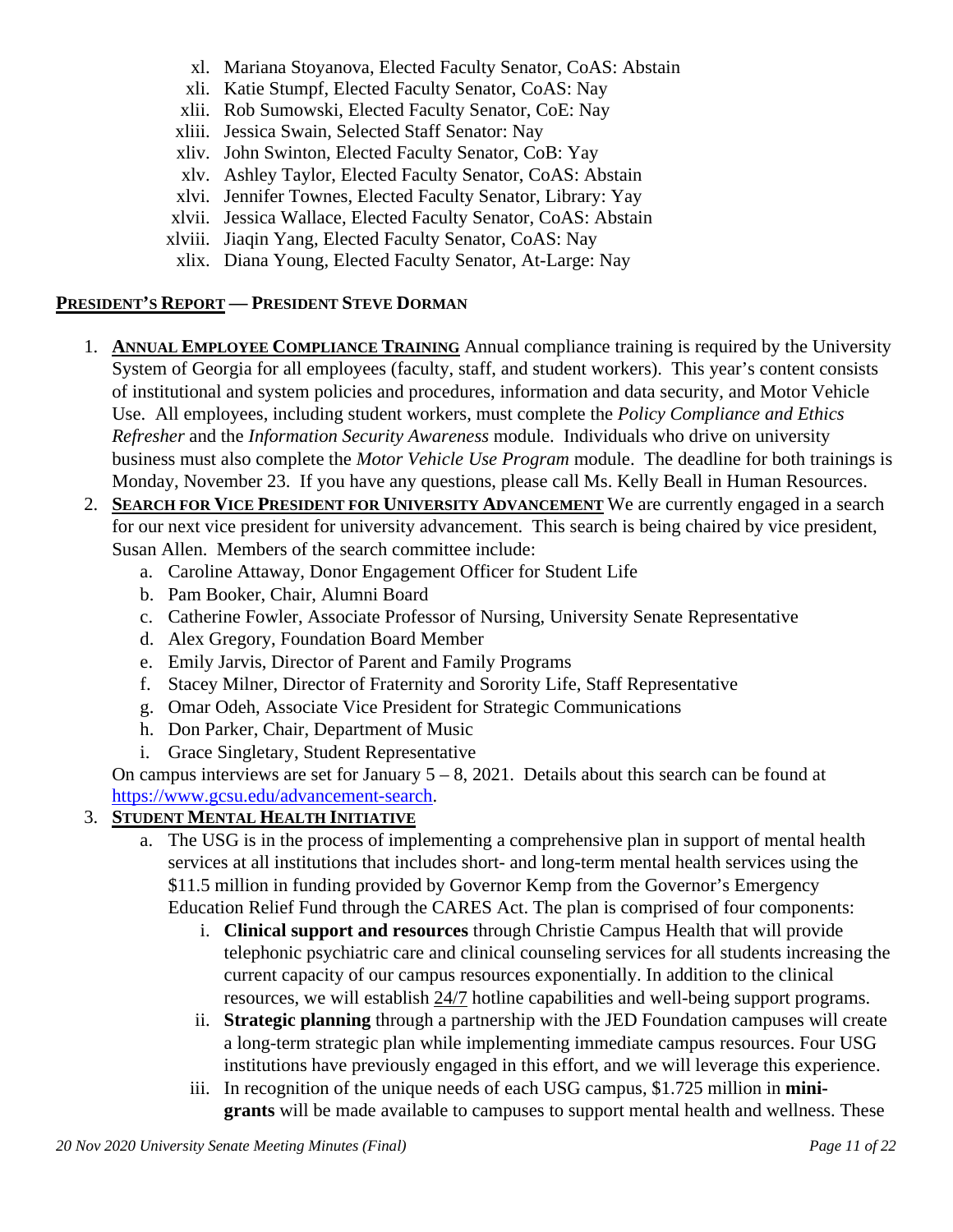funds can be used to establish new technology resources, increase campus programming, or enhance communications. Mini-grants will range from \$50,000 to \$75,000.

- iv. The University System Office will provide **central program administration**, communications aimed at connecting students with the new resources, and oversight to remove barriers to implementing these programs.
- b. In support of this initiative, Georgia College & State University has identified faculty and staff to serve on a task force that will work to expand programs and services at GC. Members of that task force include:
	- i. Shawn Brooks, Chair
	- ii. David Anderson
	- iii. Lori Burns
	- iv. Angie Childre
	- v. Lee Gillis
	- vi. Michelle Johnson
	- vii. Susan Kerr
	- viii. Cindy McClanahan
	- ix. Stacey Milner
	- x. Rachel Pope
	- xi. Brett Stanelle
	- xii. Qiana Wilson
	- xiii. Steve Wilson
- 4. **BOBCATS STAYING TOGETHER WHILE BEING APART** The Division of Student Life has created an initiative whereby students can continue to stay engaged, active and in touch with each other over the extended winter break. One of the more exciting programs to arise from this initiative is an Alternative Winter Break service learning project: Bobcats Adopt a Stream being led by Dr. Allison VandeVoort from Biological and Environmental Sciences. To date, more than 35 students from all majors have signed up and have participated in pre-break orientation. This program is designed to help collect meaningful data about our waterways in Georgia and will help monitoring agencies across the state ensure that we have safe and healthy water resources. A series of other virtual events sponsored by both academic and nonacademic departments can be found at [https://www.gcsu.edu/campus](https://nam11.safelinks.protection.outlook.com/?url=https%3A%2F%2Fwww.gcsu.edu%2Fcampus-life%2Fwinter-break-2020&data=04%7C01%7Cmonica.starley%40gcsu.edu%7Cf90b8309a1c843686da608d88a5d0c51%7Cbfd29cfa8e7142e69abc953a6d6f07d6%7C0%7C0%7C637411479521909736%7CUnknown%7CTWFpbGZsb3d8eyJWIjoiMC4wLjAwMDAiLCJQIjoiV2luMzIiLCJBTiI6Ik1haWwiLCJXVCI6Mn0%3D%7C1000&sdata=NgCtmYVGaApJJGdHo16j89FVDFHWEVyf8V75q7K8%2FAc%3D&reserved=0)[life/winter-break-2020.](https://nam11.safelinks.protection.outlook.com/?url=https%3A%2F%2Fwww.gcsu.edu%2Fcampus-life%2Fwinter-break-2020&data=04%7C01%7Cmonica.starley%40gcsu.edu%7Cf90b8309a1c843686da608d88a5d0c51%7Cbfd29cfa8e7142e69abc953a6d6f07d6%7C0%7C0%7C637411479521909736%7CUnknown%7CTWFpbGZsb3d8eyJWIjoiMC4wLjAwMDAiLCJQIjoiV2luMzIiLCJBTiI6Ik1haWwiLCJXVCI6Mn0%3D%7C1000&sdata=NgCtmYVGaApJJGdHo16j89FVDFHWEVyf8V75q7K8%2FAc%3D&reserved=0)
- 5. **GO HOME HEALTHY: KNOW YOUR STATUS** In an effort to help mitigate the spread of COVID, both on campus and in the home communities of our students, we have engaged in a campaign that we are calling **Go Home Healthy: Know Your Status**. We have been reaching out to students by email and social media to encourage them to get COVID-19 tested before going home for the break. As of close of business on Wednesday, November 18, 331 tests have been administered. Student Health has continued to offer COVID-19 testing for students. In addition, we have offered two special COVID-19 testing clinics on campus on November  $17<sup>th</sup>$  and  $18<sup>th</sup>$  from  $10:00$ am – 3:00pm each day with no appointment needed. We reminded students that a single test is only a snapshot of their status in that moment. We have encouraged them to do their best to take necessary precautions after testing to limit exposure.
- 6. **TRAFFIC CROSSINGS UPDATE** DOT will begin work on safety improvements on Hancock Street, currently scheduled during the upcoming holiday break. This project will include a new red-light safety feature at the Hancock and Clarke Street intersection which allows for a four-way stop of traffic to permit pedestrians on all corners to cross at the same time. Another safety system will be placed at the crosswalk on Hancock Street near Ennis Hall to work in tandem with the intersection stop. We have been given permission by the GADOT to move forward with addressing safety measures on the state route at Montgomery Street. This project is currently on hold due to a recent DOT request. We are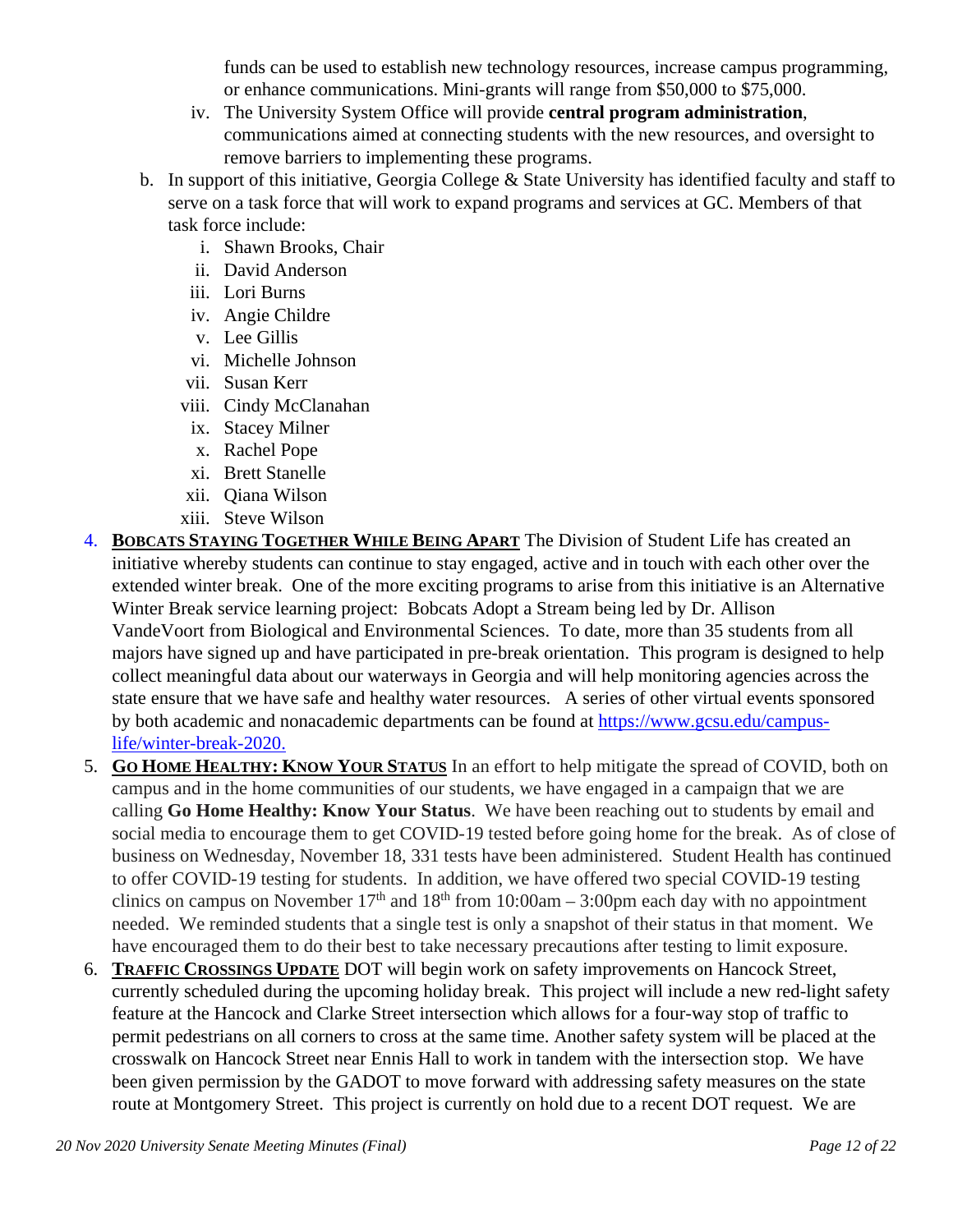doing all we can to have it completed over the break as well. This project will include an improvement at the crosswalk on Montgomery Street between Beeson and Peabody with a red-light signaling system. GC will fund and have oversight of this project, and the contractor is scheduled to start and finish the project during the holiday break.

- **7. STAFF SALARY STUDY** We have approval to implement the staff salary study increases in January of 2021. Remember, this is not an across the board increase, but will follow the recommendations of the study for increases. This will provide much needed increases to bring staff to the minimum levels set by the study.
- **8. STATE OF THE UNIVERSITY** The annual State of the University Address will be held virtually on Friday, February 5. A link to view the 2 p.m. Address will be provided prior to the event. Details regarding the annual Service Recognition Ceremony held immediately following the State of the University will be forthcoming.

# **9. SAVE THE DATE**

*December Commencement*  Saturday, December 12, 2020 Virtual Ceremony

# **PROVOST'S REPORT — PROVOST COSTAS SPIROU**

# **1. 2020-2021 WOMEN'S LEADERSHIP FACULTY FELLOWS PROGRAM**

- **a.** Carrie Cook, College of Arts and Sciences
- **b.** Liz Speelman, College of Health Sciences
- **c.** Amy Sumpter, Colleges of Arts and Sciences
- **d.** Jennifer Flaherty, College of Arts and Sciences
- **e.** Josie Doss, College of Health Sciences
- **f.** Renee Fontenot, College of Business
- **2. SUMMER REVENUE** Distribution to the colleges was completed in October.
- **3. NCUR (NATIONAL CONFERENCE ON UNDERGRADUATE RESEARCH)** The conference is virtual this year. Our goal is to have 100+ presenters and surpass our previous showings.
	- *a. What:* GC is a national leader in undergraduate research and has a major presence in CUR (Council on Undergraduate Research) and NCUR. Now that NCUR is virtual, we would like to surpass our previous record of 95 presenters. Please encourage your students to submit their research and creative endeavors, regardless of discipline.
	- *b. Who Can Present:* Students can present, but faculty mentors can also present in the Faculty-Administrator Network (FAN) sessions.
	- *c. When:* The final deadline is December 1<sup>st</sup> for students to submit.
	- *d. Cost?* The Office of [Mentored Undergraduate Research and Creative Endeavors](https://nam11.safelinks.protection.outlook.com/?url=https%3A%2F%2Fwww.gcsu.edu%2Fmurace&data=04%7C01%7Ccostas.spirou%40gcsu.edu%7C1311ca7e93f4445ac7de08d87545744e%7Cbfd29cfa8e7142e69abc953a6d6f07d6%7C0%7C0%7C637388288465020250%7CUnknown%7CTWFpbGZsb3d8eyJWIjoiMC4wLjAwMDAiLCJQIjoiV2luMzIiLCJBTiI6Ik1haWwiLCJXVCI6Mn0%3D%7C1000&sdata=XSyn0MT5d0ojQVT30x8oCKQ20yGHyplv1jV9Bh21JH8%3D&reserved=0) & GC Journeys will cover the registration costs for accepted presenters.
	- *e. To Submit:* Visit [https://www.cur.org/what/events/students/ncur/2021/ncur\\_2021\\_abstract\\_submissions\\_instructio](https://www.cur.org/what/events/students/ncur/2021/ncur_2021_abstract_submissions_instructions/) [ns/](https://www.cur.org/what/events/students/ncur/2021/ncur_2021_abstract_submissions_instructions/)
	- *f. Questions?* Please contact [urace@gcsu.edu](mailto:urace@gcsu.edu) if you have any questions, or reach out to Drs. Doreen Sams or Jordan Cofer. NCUR is virtual this year and we aim to have 100+ GCSU students accepted to present. This would surpass our Kennesaw showing.
	- *g. More Info:* Let's fill the NCUR Virtual Conference with our GREAT GC mentored undergraduate researchers. Faculty need to meet with their student researchers before submitting their abstract and students must follow the steps on the NCUR Website carefully. When registering students need to identify Dr. Doreen Sams as the GCSU contact person. They DO NOT pay for registration, but have the registration billed to GCSU. Please contact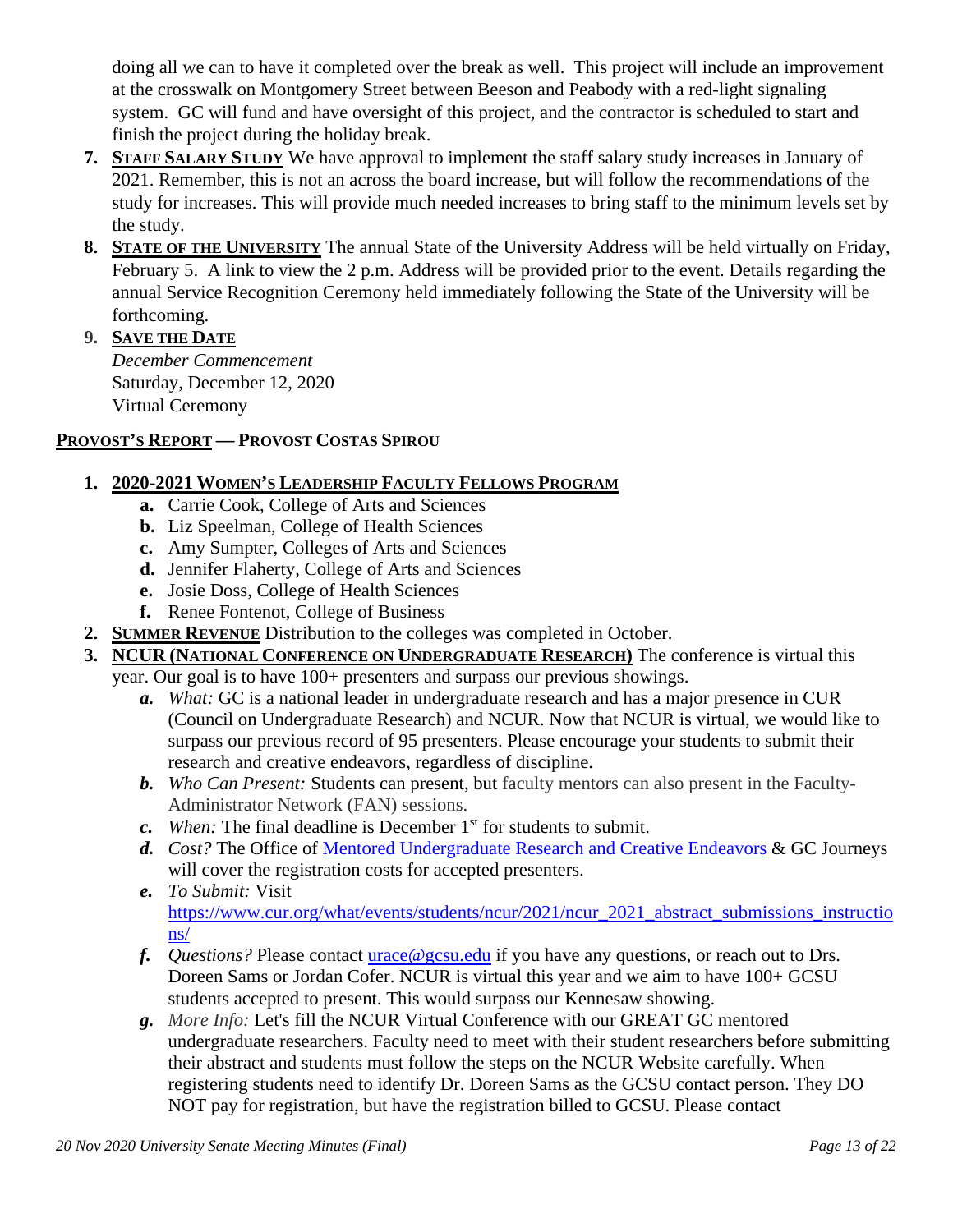$urace@gesu.edu$  if you have any questions. FYI, there is a penalty for registering but not presenting. For MURACE to cover the registration cost, only GCSU students enrolled as undergraduates in the Spring 2021 are eligible to present. See MURACE website for details: [https://www.cur.org/what/events/students/ncur/2021/ncur\\_2021\\_abstract\\_submissions\\_instructio](https://www.cur.org/what/events/students/ncur/2021/ncur_2021_abstract_submissions_instructions/) [ns/.](https://www.cur.org/what/events/students/ncur/2021/ncur_2021_abstract_submissions_instructions/)

- **4. SCHOOL OF CONTINUING AND PROFESSIONAL STUDIES** On November 3rd, the Executive Cabinet approved a request from Extended University to rename the unit into the School of Continuing and Professional Studies. The approval reflects the evolving market in higher education and it is consistent with larger trends across U.S. as documented in many articles and reports including the *University System of Georgia's College 2025 Report*. It will allow Georgia College to develop a more focused outreach to alumni and engage in external partnerships with corporations and non-profit entities. The renamed unit will be led by an Executive Director instead of an Associate Vice President (current organizational structure).
- **5. POST TENURE REVIEW** The Chancellor has charged a working group to look at the BOR Policy on Post Tenure Review. The working group would like input from campuses across the USG. Broad participation is important. The link can be found at the bottom of the USG Academic Affairs page at [https://www.usg.edu/divisions/academic\\_affairs.](https://www.usg.edu/divisions/academic_affairs) A direct link to the survey can be found here [https://survey.usg.edu/s3/Post-Tenure-Review-Feedback-Form.](https://survey.usg.edu/s3/Post-Tenure-Review-Feedback-Form)
- **6. DEPARTMENT OF PUBLIC HEALTH GUIDANCE** Updated DPH Guidance Documents (November 12) can be found on the State of Georgia website at [https://dph.georgia.gov/dph-guidance\)](https://nam11.safelinks.protection.outlook.com/?url=https%3A%2F%2Fdph.georgia.gov%2Fdph-guidance&data=04%7C01%7Ccostas.spirou%40gcsu.edu%7C70e1111121ff40b34de008d887774488%7Cbfd29cfa8e7142e69abc953a6d6f07d6%7C0%7C0%7C637408293658611251%7CUnknown%7CTWFpbGZsb3d8eyJWIjoiMC4wLjAwMDAiLCJQIjoiV2luMzIiLCJBTiI6Ik1haWwiLCJXVCI6Mn0%3D%7C1000&sdata=IJXt4HKEyxYuErAWk%2BN0LWGNUCtVOLTzg%2BFDiHs7bzY%3D&reserved=0).
- **7. D2L BRIGHTSPACE/GEORGIAVIEW** The USG informed us that the D2L issue identified earlier this semester was corrected on November 2. This includes the date-stamp errors that were affected.
- **8. STUDENT TECHNOLOGY FEE ADVISORY COMMITTEE** The *Student Technology Fee Advisory Committee* reviewed and recommended approval of the following Fall 2020 Innovative Grant requests. Both requests were approved since they support instruction and student research.
	- **a.** Ashok Hegde, Biological and Environmental Sciences Project Title: Confocal Microscope, \$12,332.76
	- b. Kristine White, Biological and Environmental Sciences Project Title: Enhanced Scientifics Macro Photography, \$1,174.00
- 9. **24TH ANNUAL CONFERENCE ON THE AMERICAS** The *24th Annual Conference on the Americas* is scheduled for February 19 - 20, 2021. Originally scheduled to be held on the UNG Gainesville Campus, it will now be held as a virtual event because of the ongoing Coronavirus Pandemic. This multidisciplinary and interdisciplinary Conference is being held under the auspices of the Americas Council, a consortium of University System of Georgia (USG) institutions. While the focus of this conference is primarily for faculty members, the Americas Council also strongly encourages graduate and undergraduate students to participate. There will be a students' paper competition. For more information, please see the conference website at [https://ung.edu/college-of-arts-and-letters/conference](https://ung.edu/college-of-arts-and-letters/conference-on-the-americas/index.php)[on-the-americas/index.php.](https://ung.edu/college-of-arts-and-letters/conference-on-the-americas/index.php)
- 10. **ENGAGEMENT SCHOLARSHIP CONSORTIUM** Georgia College is now a member of the Engagement Scholarship Consortium [\(https://engagementscholarship.org/\)](https://engagementscholarship.org/). Participation in this consortium will provide an opportunity for our faculty and students to attend the Annual Conference and publish in two peer reviewed journals (*Journal of Community Engagement and Scholarship* and *Journal of Higher Education Outreach and Engagement*). It will also support our institutional efforts in GC Journeys.
- 11. **USG AWARD COMMITTEES** Georgia College submissions to the USG Award Committees on November 2 included:
	- a. Stephanie McClure Regents' Felton Jenkins, Jr. Hall of Fame Faculty Award
	- b. Bryan Marshall Regents' Scholarship of Teaching and Learning Award
	- c. Marcia Peck Regents' Teaching Excellence Awards for Online Teaching
	- d. School of Nursing- Regents' Teaching Excellence Awards for Department or Program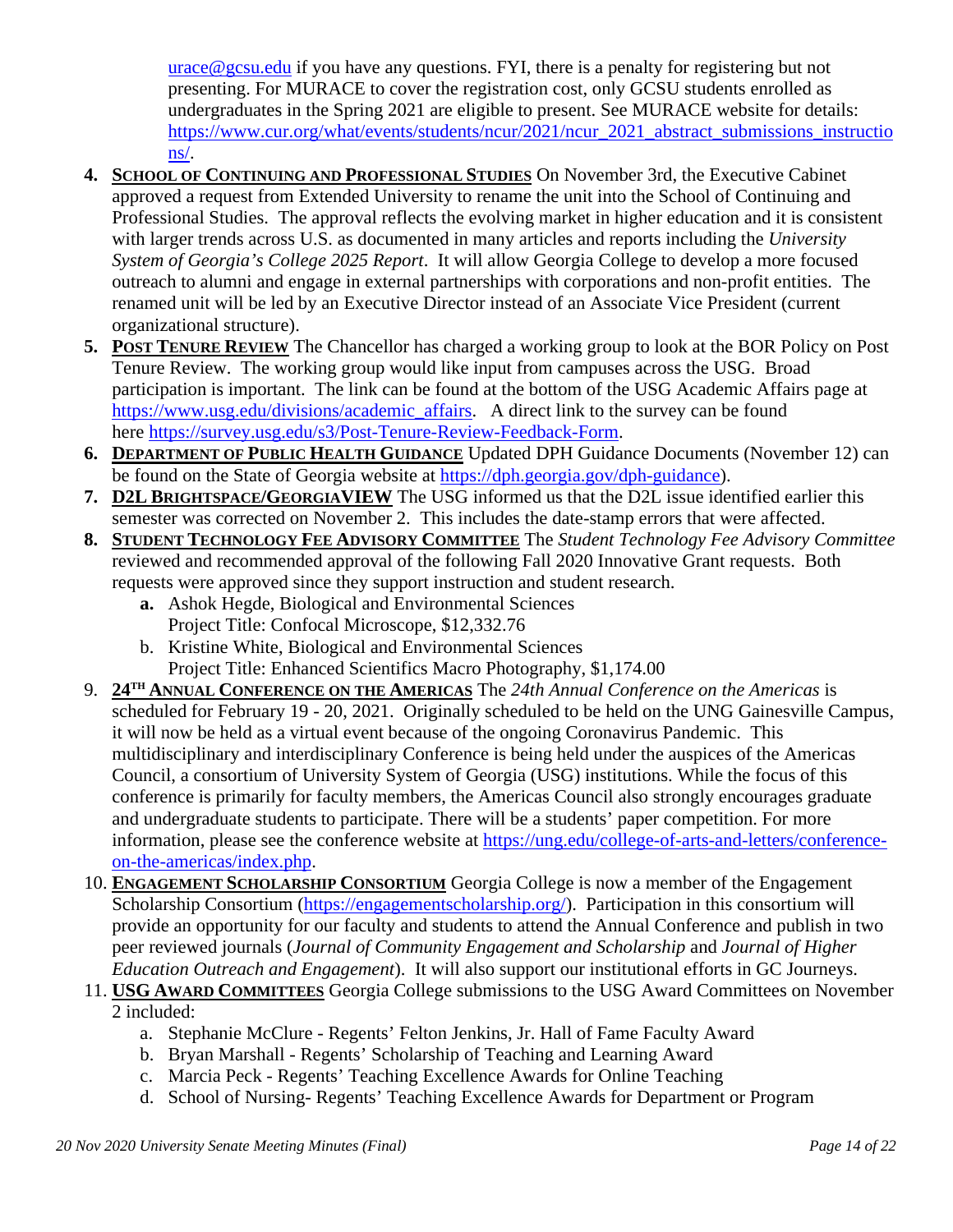- e. GC Journeys- Regents' Momentum Year Award for Excellence in Teaching and Curricular Innovation
- 12. **HONORS COLLEGE** The Honors College held a very successful Alumni Week Zoom-based event on November 4, 2020 commemorating fifty years of Honors at Georgia College and celebrating the opening of the new John E. Sallstrom Honors College. A mix of faculty, staff, students, and alums attended—115 people in all.
- 13. **USG HIPS IMPLEMENTATION TEAM** The Georgia College faculty representing the university in the USG HIPs Implementation Team include:
	- a. Joy Godin, College of Business
	- b. Joanne Previts, College of Education
	- c. Damian Francis, College of Health Sciences
	- d. Angela Criscoe, College of Arts and Sciences
- 14. **CENTERS AND INSTITUTES TASK FORCE** A Provost Task Force is charged with following up on recommendations from a 2015 report on nomenclatures to assist with determining the role and structure of Centers and Institutes at Georgia College.
- 15. **ANDALUSIA INSTITUTE** Andalusia Institute has finished its strategic planning, and will be releasing its mission and vision statements soon.
- 16. **GC JOURNEYS BOBCATS ADOPT-A-STREAM** This winter service project, led by Allison VandeVoort, has 50 students signed up. Students attend a 3-hour training at Lake Laurel, and will go back to their hometowns and adopt a local waterway. They will also meet weekly on Zoom to discuss readings and issues on sustainability. These students will receive both CbEL Certification & Georgia Adopt-a-Stream Program Certification
- 17. **THE LEARNING CENTER** The University Learning Center has been reaccredited by University of Missouri at Kansas City (UMKC) International Center for Supplemental Instruction. GC is one of 3 programs that are accredited in the state of Georgia.
- 18. *THE CORINTHIAN* Russell Library is pleased to announce the publication of volume 20 of *The Corinthian*, Georgia College's student research journal. The current and previous volumes are available online at [https://kb.gcsu.edu/thecorinthian/](https://nam11.safelinks.protection.outlook.com/?url=https%3A%2F%2Fkb.gcsu.edu%2Fthecorinthian%2F&data=04%7C01%7Ccostas.spirou%40gcsu.edu%7Ca998ed87a5164076dece08d88bcbd396%7Cbfd29cfa8e7142e69abc953a6d6f07d6%7C0%7C0%7C637413054824054244%7CUnknown%7CTWFpbGZsb3d8eyJWIjoiMC4wLjAwMDAiLCJQIjoiV2luMzIiLCJBTiI6Ik1haWwiLCJXVCI6Mn0%3D%7C1000&sdata=UCYJHsK412hg2YdkZgrkwJ7tujakGpr9TUP%2Fu%2BHF9d0%3D&reserved=0)
- 19. **AFFORDABLE LEARNING GEORGIA** The deadline for the next round of Affordable Learning Georgia grants, which support the implementation of affordable alternatives to costly commercial textbooks, is March 1, 2021. Faculty who are interested in developing an open education resource for the grant program should contact Shaundra Walker, Georgia College's Faculty Champion for Affordable Learning Georgia. Please note that all grant applications must be coordinated with the Office of Grants and Sponsored Projects.
- **20. SUPPORT SERVICES** More students are utilizing the support services at GC during this term. For example, we observed a 214% increase in students accessing SI support in Anatomy and Physiology I from last fall with the same enrollment, Fall 2019 - 586 visits for semester, Fall 2020 - 1253 visits through November 11, 2020. The University Learning Center is offering this support in face-to-face and online formats
- **21. COLLEGE OF BUSINESS ACCREDITATION** The Provost approved the recommendation from the CoB Dean and the CoB Strategic Management Committee (SMC), which voted unanimously last Friday to use the [AACSB 2020 Guiding Principles and Standards,](https://nam11.safelinks.protection.outlook.com/?url=https%3A%2F%2Fwww.aacsb.edu%2F-%2Fmedia%2Faacsb%2Fdocs%2Faccreditation%2Fbusiness%2Fstandards-and-tables%2F2020%2520business%2520accreditation%2520standards.ashx%3Fla%3Den%26hash%3DE4B7D8348A6860B3AA9804567F02C68960281DA2&data=04%7C01%7Ccostas.spirou%40gcsu.edu%7C5f684ff4a32345cf301e08d88b110dd2%7Cbfd29cfa8e7142e69abc953a6d6f07d6%7C0%7C0%7C637412252659527872%7CUnknown%7CTWFpbGZsb3d8eyJWIjoiMC4wLjAwMDAiLCJQIjoiV2luMzIiLCJBTiI6Ik1haWwiLCJXVCI6Mn0%3D%7C1000&sdata=zTFM18YWch5kdF1lf8z1wguW4Dw0o%2Fb1jaI9fykreAs%3D&reserved=0) for the upcoming Continuous Improvement Review (CIR) report and reaccreditation visit. AACSB approved the 2020 Standards this past July. The SMC considered the [differences and similarities to the 2013 Standards](https://nam11.safelinks.protection.outlook.com/?url=https%3A%2F%2Fwww.aacsb.edu%2F-%2Fmedia%2Faacsb%2Fdocs%2Faccreditation%2Fbusiness%2Fstandards-and-tables%2F2020%2520proposed%2520standards%2520comparison%2520chart.ashx%3Fla%3Den%26hash%3DEE49DA4ED72B3574F47465EA9AB2C5651E21724D&data=04%7C01%7Ccostas.spirou%40gcsu.edu%7C5f684ff4a32345cf301e08d88b110dd2%7Cbfd29cfa8e7142e69abc953a6d6f07d6%7C0%7C0%7C637412252659537867%7CUnknown%7CTWFpbGZsb3d8eyJWIjoiMC4wLjAwMDAiLCJQIjoiV2luMzIiLCJBTiI6Ik1haWwiLCJXVCI6Mn0%3D%7C1000&sdata=mndsD9Ezx4lUgQQhDbiZ2nGR6xH2GuEBOBtzqMnm67o%3D&reserved=0) with specific attention to:
	- **a.** Emphasis on assessing high-quality outcomes and the mission alignment of activities rather than a standard-by-standard audit;
	- **b.** While maintaining rigor, there is more flexibility in the areas of Assurance of Learning and Faculty Qualifications;
	- **c.** Accountability for ensuring that learners, faculty, and staff maintain technology currency;
	- **d.** Demonstration that the accredited unit is having positive societal impact;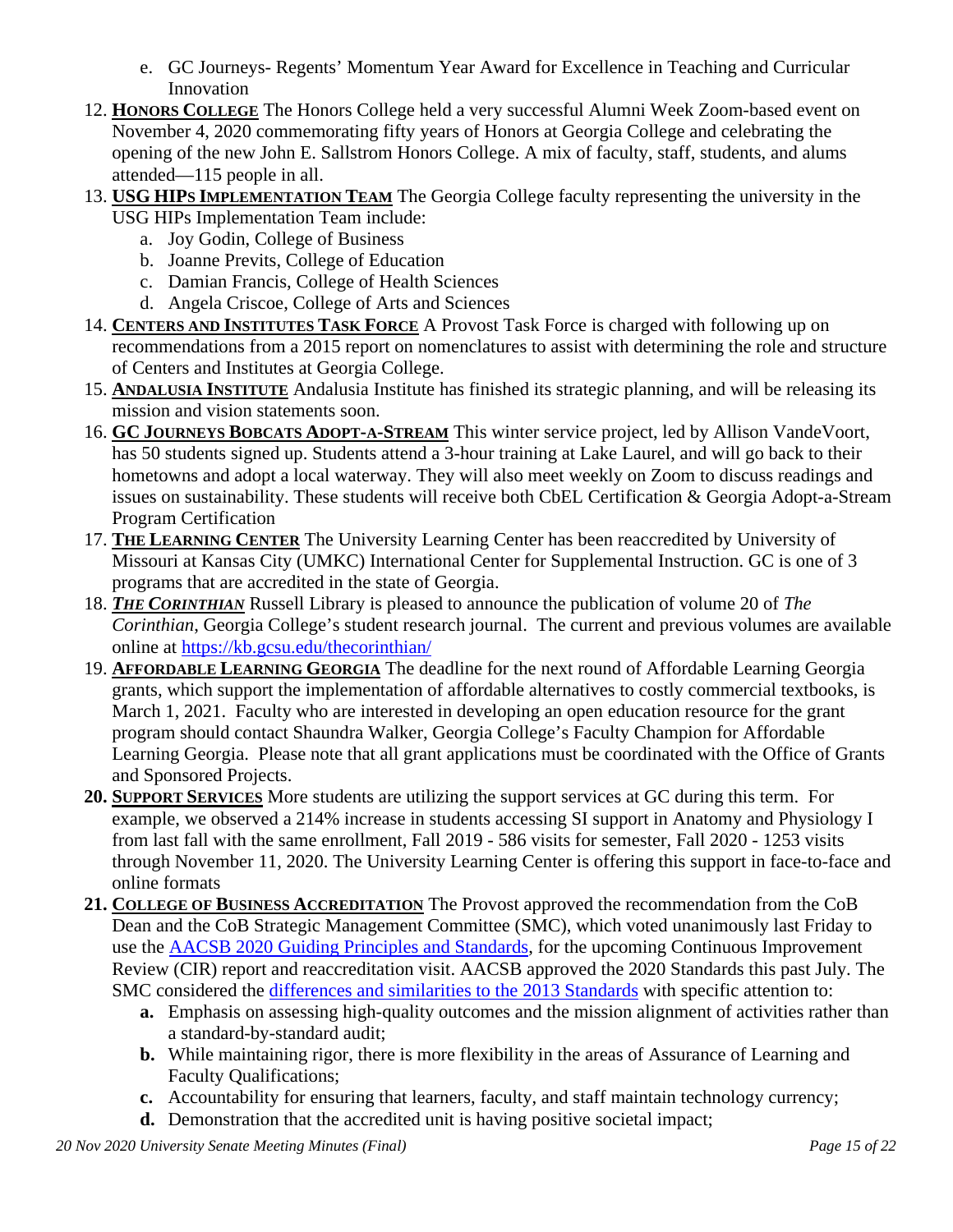- **e.** Continued emphasis on diversity, inclusivity, agility, and a global mindset;
- **f.** Strategic Planning shall be more intentional in areas of impact, innovation, and engagement specifically with respect to societal impact.
- **22. COVID-19 SYLLABUS STATEMENT** The statement will continue to be used for Spring 2021.
- **23. MONTESSORI ACADEMY** The Montessori Academy is a unique partnership between Georgia College and Baldwin County School District that offers educational programming through Montessori curriculum for children from six weeks to five years. Children of Georgia College employees are given priority enrollment. The Montessori Academy is currently enrolling students. More information can be found here: [https://www.gcsu.edu/montessori/admissions-montessori-academy](https://nam11.safelinks.protection.outlook.com/?url=https%3A%2F%2Fwww.gcsu.edu%2Fmontessori%2Fadmissions-montessori-academy&data=04%7C01%7Ccostas.spirou%40gcsu.edu%7C53a6edf6a4b74f6f45c708d88b3dc34d%7Cbfd29cfa8e7142e69abc953a6d6f07d6%7C0%7C0%7C637412444674640437%7CUnknown%7CTWFpbGZsb3d8eyJWIjoiMC4wLjAwMDAiLCJQIjoiV2luMzIiLCJBTiI6Ik1haWwiLCJXVCI6Mn0%3D%7C1000&sdata=f9NX4p3ix2WA7IL1ngW8VSB5m%2BG0JQEEsAUu78lG3Ns%3D&reserved=0)
- **24. SANDRA DUNAGAN DEAL CENTER FOR EARLY LANGUAGE AND LITERACY** The Sandra Dunagan Deal Center for Early Language and Literacy is offering a virtual professional learning series that is open to the public. This series is useful for those who work with or parent young children. Information regarding the virtual learning series offerings can be found here: [https://galiteracycenter.org/resource/virtual](https://nam11.safelinks.protection.outlook.com/?url=https%3A%2F%2Fgaliteracycenter.org%2Fresource%2Fvirtual-learning-series%2F&data=04%7C01%7Ccostas.spirou%40gcsu.edu%7C53a6edf6a4b74f6f45c708d88b3dc34d%7Cbfd29cfa8e7142e69abc953a6d6f07d6%7C0%7C0%7C637412444674640437%7CUnknown%7CTWFpbGZsb3d8eyJWIjoiMC4wLjAwMDAiLCJQIjoiV2luMzIiLCJBTiI6Ik1haWwiLCJXVCI6Mn0%3D%7C1000&sdata=tzQ3gCbfoE%2Fo0V%2FaQCgK%2FvleBVPcMhTDSHJhqHJNiAw%3D&reserved=0)[learning-series/.](https://nam11.safelinks.protection.outlook.com/?url=https%3A%2F%2Fgaliteracycenter.org%2Fresource%2Fvirtual-learning-series%2F&data=04%7C01%7Ccostas.spirou%40gcsu.edu%7C53a6edf6a4b74f6f45c708d88b3dc34d%7Cbfd29cfa8e7142e69abc953a6d6f07d6%7C0%7C0%7C637412444674640437%7CUnknown%7CTWFpbGZsb3d8eyJWIjoiMC4wLjAwMDAiLCJQIjoiV2luMzIiLCJBTiI6Ik1haWwiLCJXVCI6Mn0%3D%7C1000&sdata=tzQ3gCbfoE%2Fo0V%2FaQCgK%2FvleBVPcMhTDSHJhqHJNiAw%3D&reserved=0)
- **25. DIGITAL HUMANITIES** The COAS and the Russell Library are exploring what the Digital Humanities could look like at Georgia College.
- **26. STUDENT RESEARCH CIRCLE** On November 17, the Student Research Circle hosted 'Research Roundup' to connect students interested in undergraduate research with faculty leading research projects. The event was hosted on Gather Town and was a huge success, with over 50 people in attendance. The following faculty participated: Stephanie Jett, Tsu-Ming Chiang, Kel-Ann Eleyer, Mary Rickard, Amy Pinney, Hasitha Mahabaduge, Allison Miller, Katie Stumpf, and Kelly Massey.
- **27. EARLY ACTION ADMISSIONS** During the Early Action Admissions cycle for new freshmen for Fall 2021, Georgia College is experiencing a 14% increase in applications over the same date last year. Over 2,100 students have been admitted through Early Action with an average High School Grade Point Average of 3.70. This group also represents a 33% increase in underrepresented students.
- **28. PRESIDENT'S SCHOLARSHIP COMPETITION** The President's Scholarship Competition is taking place today, November 20.
- **29. FALL GRADES** Fall grades are due by Wednesday, December 9, at 9:00 AM. This term, we will use new, more intuitive grade entry screens in PAWS, which provide easier viewing of error messages and clearer confirmation that all grades have been received. The Registrar will send entry instructions to all current instructors, which will include step-by-step screenshots of the new format, on Monday, November 23.
- **30. CENTER FOR TEACHING AND LEARNING** The Center for Teaching and Learning will be delivering the following sessions for faculty in Spring 2021. Please contact CTL for more information:

| $1/7/2021$ @ Noon      | The Digital Syllabus                                 |
|------------------------|------------------------------------------------------|
| $1/11/2021 \ @ \ 2:30$ | Virtual Teambuilding                                 |
| $1/12/2021 \ @ \ 1:00$ | Writing - Information & Web Writing                  |
| $1/12/2021 \ @ \ 3:00$ | <b>Course Organization</b>                           |
| $1/14/2021 \t@ 1:00$   | <b>Creating Accessible Documents</b>                 |
| $1/21/2021$ @ Noon     | Assessment for the Digital Learning Environment      |
| $1/26/2021 \ @ \ 1:00$ | <b>Creating Accessible Documents</b>                 |
| $1/27/2021$ @ 3:30     | The Science of Learning                              |
|                        | Transformative Learning Experiences & Essential      |
| $1/29/2021$ @ 2:00     | <b>Learning Outcomes</b>                             |
| 2/2/2021 @ Noon        | Developing Relationships in a Digital Environment    |
|                        | Creating an Inviting and Welcome Space for Learning: |
| 2/9/2021 @ 1:00        | Universal Design for Learning                        |

*20 Nov 2020 University Senate Meeting Minutes (Final) Page 16 of 22*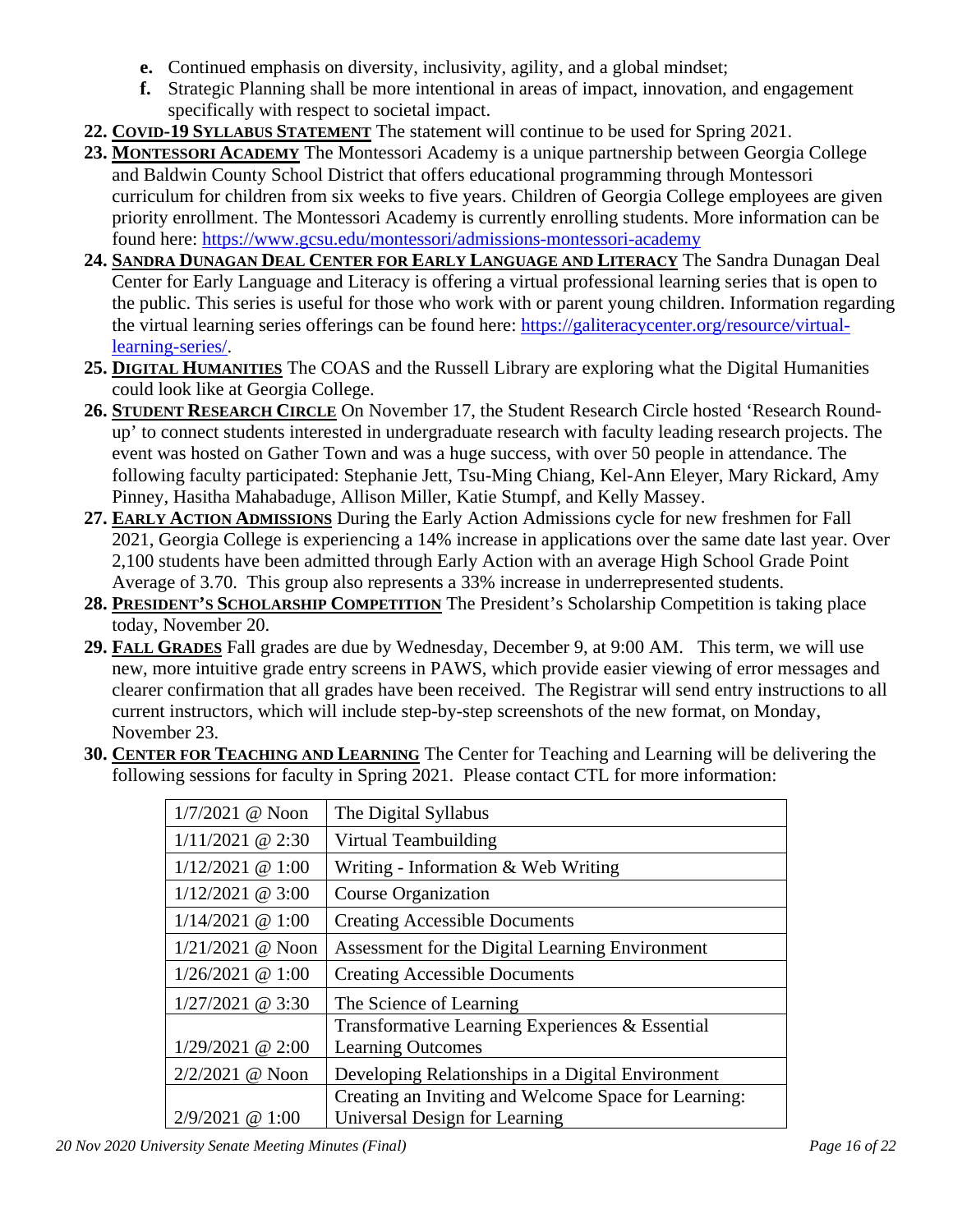|                      | Video Recording Solutions for Recording your                |
|----------------------|-------------------------------------------------------------|
| $2/9/2021$ @ 3:00    | <b>Presentations or Tutorials</b>                           |
| $2/11/2021 \t@ 1:00$ | <b>Creating Accessible Media</b>                            |
|                      | Making Your Work Known!: How to Capture What You            |
| 2/16/2021 @ 2:00     | Are Doing for Publication and Presentation                  |
| 2/16/2021 @ 1:00     | Who Is Generation Z and Why It Matters                      |
|                      | Using Technology Devices for Video Recording                |
| $2/18/2021$ @ 2:30   | Presentations and or How-to Videos                          |
|                      | Which Teaching Strategies Yield the Greatest Bang for       |
| $2/24/2021$ @ 3:30   | Your Buck?                                                  |
| 3/8/21 @ TBA         | <b>Facilitating Difficult Conversations</b>                 |
|                      | <b>Build 21st Century Communication Skills and Make</b>     |
|                      | Personal Connections to the Curriculum through Digital      |
| 3/9/2021 @ 1:00      | Storytelling                                                |
| 3/10/2021 @ 3:30     | You Can Love Student Assessment. Really?                    |
| $3/17/2021$ @ Noon   | Community Building in a Digital Environment                 |
|                      | <b>Engaging Students and Facilitating Interaction Using</b> |
| 3/23/2021 @ 2:00     | Technology                                                  |
|                      | Open Educational Resources- Affordable Learning             |
| 3/30/2021 @ 2:00     | Georgia                                                     |
|                      | Developing Student Critical Thinking Through Higher-        |
| $4/1/2021$ @ Noon    | <b>Order Questioning</b>                                    |

- 31. **DECEMBER COMMENCEMENT** Our virtual December commencement ceremony will premiere on Saturday, December 12, at 1:00 PM. We will be celebrating 325 graduate and undergraduate students in this combined ceremony. We encourage faculty and staff to join us at that time and use the options available in YouTube to interact with and congratulate our students. Please also encourage your graduating students to participate by submitting a photograph, comment, and short video clip, using the directions provided to students via their Bobcats email. Instructions for connecting will be sent to faculty and staff in December.
- **32. STUDENT USE OF COPYRIGHTED MATERIALS** The Student Use of Copyrighted Materials statement approved at the last University Senate meeting has been added to the Required Syllabus Statements on the Registrar's Office website.
- **33. APPROVAL PROCESS FOR NEW ACADEMIC PROGRAMS** Over the past six months, the USG Office of Academic Affairs with the support of the Carl Vincent Institute of Government, and in collaboration with numerous USG internal and external campus groups, have worked to review and improve the process for approval of new academic programs. Dr. Tristan Denley presented an overview of the work to the Board of Regents at its November 11, 2020 meeting. The purpose of this work is to align and ensure that institutions are meeting the purpose and the intent of USG's strategic mission as identified in BOR 2.8 Institutional Mission and USG 2024 Strategic Plan. Universities have been asked to assemble teams to participate in eight professional development sessions that will explain the new process. The sessions are scheduled from November 30-December 16. The GC team includes deans, associate provosts, director of institutional effectiveness, chair of university curriculum committee, chair of graduate council, chair of the general education committee.
- **34. PROFESSIONAL LEAVE** The Office of the Provost is currently finalizing the review of Professional Leave applications and communications will be going out before the December  $1<sup>st</sup>$  deadline.

#### **COMMITTEE REPORTS**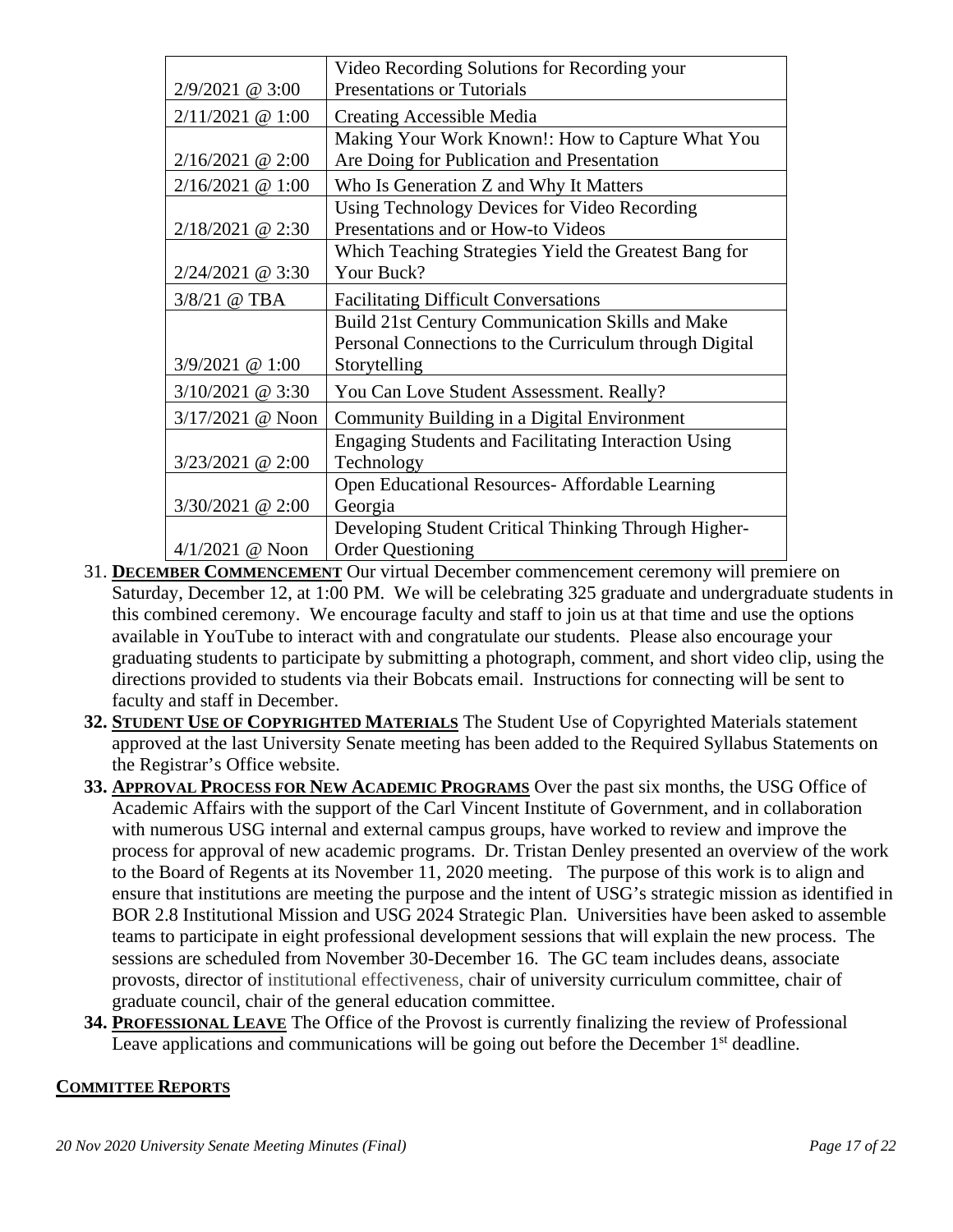# 1. **EXECUTIVE COMMITTEE OF UNIVERSITY SENATE (ECUS) — HAUKE BUSCH, CHAIR**

- a. **2020-2021 GOVERNANCE CALENDAR** The 2020-2021 Governance Calendar has been amended a second time to reflect changes in the Academic Calendar for Spring 2021 due to COVID. All governance meeting times remain unchanged.
- b. **2021-2022 GOVERNANCE CALENDAR** The calendar has been finalized and approved by ECUS.
- c. **BUDGET** No spending is anticipated for the university budget at the present time.
- d. **ONLINE SENATE OPERATING PROCEDURES** The online senate operating procedures have been updated to better accommodate online debates and voting for Motions, etc.
	- i. For Motions, Resolutions, etc., all information will be posted 8 days before the meeting with links to the senate website.
	- ii. Senators, please review the motions before the senate meeting, if you have any questions about clarification, corrections, etc. please email the standing committee chairs directly before the meeting. (For debate pertinent questions please see below.)
	- iii. Standing committee chairs, please respond to those questions as needed, provide a summary of those question/answers as you finish introducing the motion during the senate meeting.
	- iv. Senators, during the debate please send a chat with a short form of your questions so that everyone can see the question, this will help reducing duplicate questions. You will be called on in the order you placed your question.
	- v. Voting will be done via Webex with a verification from our parliamentarian and the senate secretary. (Qualtrics, via email would be a backup vote.)
- e. **INCLUSIVE EXCELLENCE POLICY COMMITTEE** The work group on "Establish an Inclusive Excellence Policy Committee (IEPC or I-PAC)" led by David Johnson, Alex Blazer, and Catherine Fowler, after consulting with Craig Turner, recommended that Senate form a diversity committee (see supporting document).
- f. **PRESIDENT'S ADDRESS TO SENATE** Dr. Dorman requested that he address the Senate on the resolution to "Condemning Unsafe Return to Face-to-face Instructions."
- 2. **SUBCOMMITTEE ON NOMINATIONS (SCON) — CATHERINE FOWLER, CHAIR**
	- a. **ELECTION OVERSIGHT** Requests were made to college deans and the library director to submit their election procedures by December 1. One has been received and we are awaiting the remaining election procedure documents.

# 3. **ACADEMIC POLICY COMMITTEE (APC) — JOHN SWINTON, CHAIR**

- a. **STUDENT STATEMENT CONCERNING COPYRIGHT** All information about copyright syllabus statement and information for faculty seems to be posted.
- b. **RESOLUTION CONCERNING FACE-TO-FACE TEACHING** Update on progress of resolution concerning Covid response. It was noted that as a committee we agreed to send it forward but did not take an official vote. We officially voted with 7 for sending the motion forward and 4 abstaining.
- c. **CONSIDERATION OF POLICY CONCERNING GEORGIAVIEW ACCESS** Discussion concerning limiting supervisory administrators from enrollment in D2L class lists: The subcommittee submitted a draft policy. The committee discussed the policy. The committee added language about the process of notifying instructors and justifying the need to monitor D2L pages. Language was suggested making it clear that it applies to all administrators in a position to assess the faculty member. It was suggested that all gendered language be altered for inclusivity. Finally, the committee voted unanimously to send the edited policy recommendation forward.

## 4. **FACULTY AFFAIRS POLICY COMMITTEE (FAPC) — HANK EDMONDSON, CHAIR**

- a. **FACULTY EMERITUS POLICY** The committee amended the policy to incorporate faculty voice. A motion will be brought before University Senate at the November meeting.
- b. **PART-TIME LECTURER SALARY** Part-time lecturer salary was not covered in the recent salary study. The committee recommends the study of part-time faculty salaries.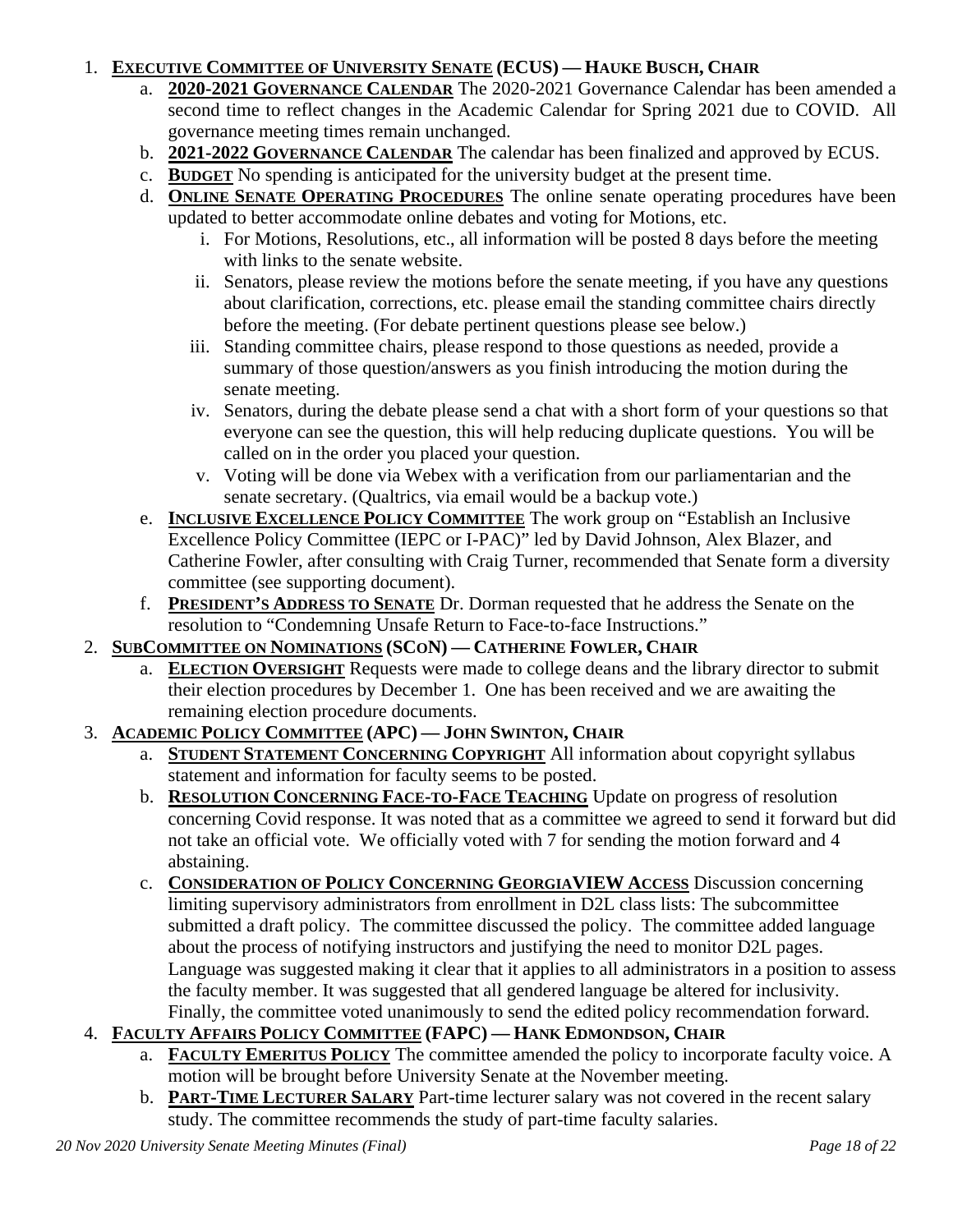- 5. **RESOURCES, PLANNING, AND INSTITUTIONAL POLICY COMMITTEE (RPIPC) — RODICA CAZACU, CHAIR**
	- a. **MEETING CANCELLED** As there was no business, RPIPC did not meet for its previously scheduled 6 November 2020 2:00-3:15 p.m. meeting.

# 6. **STUDENT AFFAIRS POLICY COMMITTEE (SAPC) — JAMIE ADDY, CHAIR**

- a. **SGA UPDATES**
	- i. Nathan Graham and Maxwell Harley provided an update on the Basic needs Coalition and Sustainability campus efforts. A Basic Needs rally was planned for the last full week of classes and a permanent location for the Campus Food Pantry has been found.
	- **ii.** With respect to sustainability efforts, a bill was recently passed in SGA to fund appropriations for "glass blaster" drop off locations/bins. Sustainability was identified as a priority for SAPC in the Spring 2021 semester. SAPC will invite Lori Strawder from Office of Sustainability to provide additional insight.
- **b. YELLOW RIBBON CAMPUS DESIGNATION** Dr. Amy Pinney provided information about previous efforts to make GC a more veteran friendly campus. Georgia College is not certified as a "yellow ribbon campus" which makes it an outlier in the University System of Georgia. Dr. Pinney and Tom Miles shared past experiences of this effort and the committee identified this as a second priority for the Spring 2021 semester.
- c. **UPDATES AND ANNOUNCEMENTS** APC Resolution on Unsafe Return: The committee briefly discussed the resolution with the suggestion that we be sure to talk about the resolution with our departmental constituents in advance of the next University Senate meeting on 11/20/20.
- 7. **STUDENT GOVERNMENT ASSOCIATION (SGA) — NATHAN GRAHAM, PRESIDENT**
	- a. **NO REPORT**

## **ANNOUNCEMENTS/INFORMATION ITEMS**

- 1. **UNIVERSITY CURRICULUM COMMITTEE (UCC) UPDATE — LYNDALL MUSCHELL, CHAIR** a. **UNIVERSITY CURRICULUM COMMITTEE**
	- **i. Information Items** 
		- **ii. College of Arts & Sciences** 
			- **1. Modification of Existing Course**
				- **a.** LEAD 2010 Principles of Leadership Change course title to How to Change the World
				- **b.** MSCM 4502 Producing Digital Media Change course title to Producing Digital Media Capstone; change in catalog description
				- **c.** MSCM 4501 Strategic Campaigns Change course title to Strategic Campaigns Capstone; change in catalog description
				- **d.** MSCM 3379 Comparative Int. Media Systems Change course title to Media around the World; change in catalog description
				- **e.** MSCM 3374 The FCC/Broadcast Regulation Change course title to FCC /Broadcast and Digital Media Regulation; change in catalog description
				- **f.** MSCM 3373 PR: Propaganda Change course title to Propaganda; change in catalog description
				- **g.** MSCM 3372 Critical Analysis of the Media Change in catalog description
				- **h.** MSCM 3371 History of Broadcast Change course title to History of Broadcasting and Digital Media; change in catalog description
				- **i.** MSCM 3367 Narrative Journalism Change course title to Non-fiction Storytelling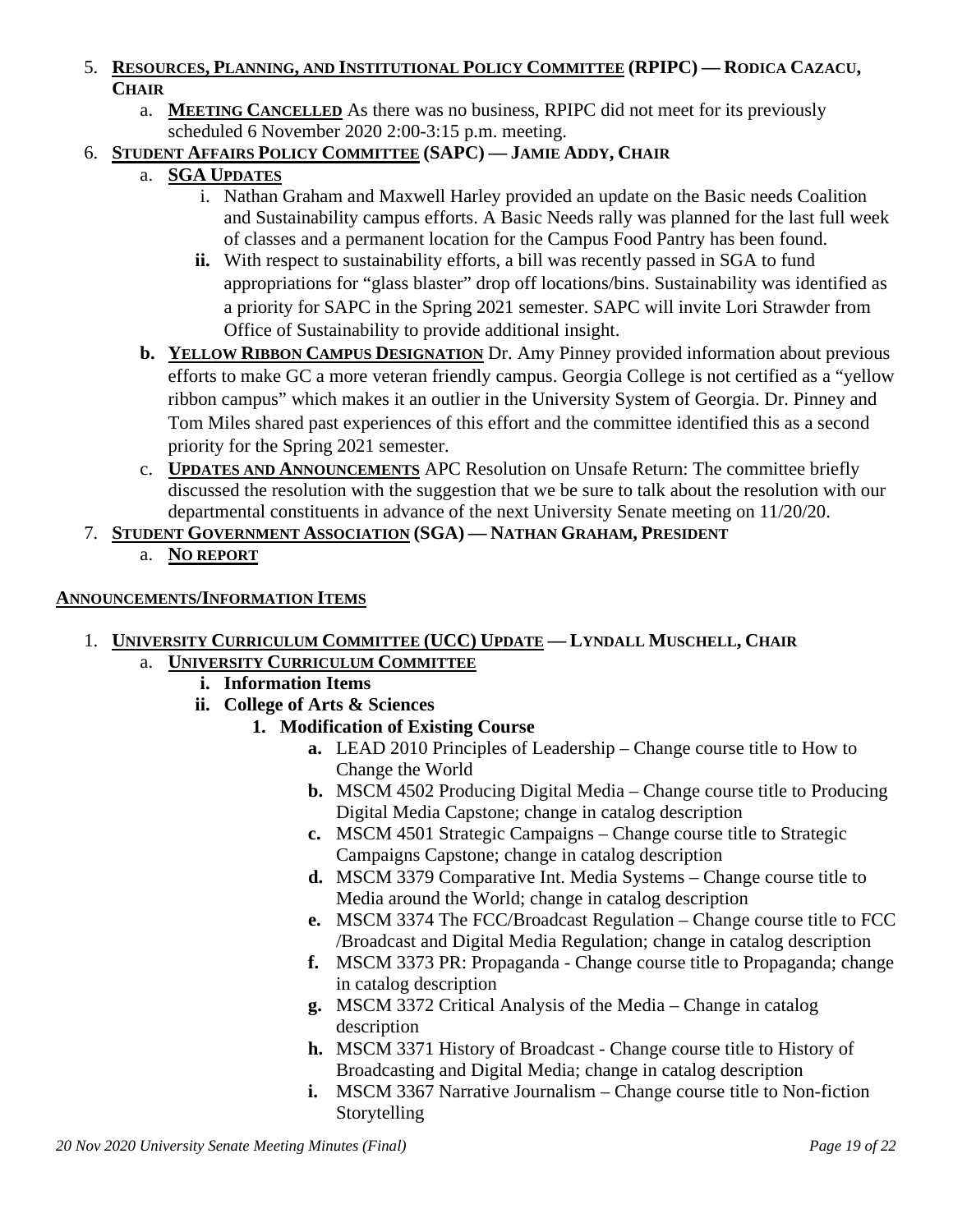- **j.** MSCM 3365 Community Journalism Change course title to Journalistic Writing and Reporting; change in catalog description
- **k.** MSCM 3364 Strategic Media Planning Change course title to Advertising Planning and Buying; change in catalog description
- **l.** MSCM 3363 Issue in the Strategic Communications Industry Change course title to Current Issues in Advertising
- **m.** MSCM 3361 Strategic Campaign Communication Change course title to Campaign Principles
- **n.** MSCM 3306 MSCM Theory and Research Change in catalog description
- **o.** MSCM 3343 Media Design Change in catalog description
- **p.** MSCM 3341 Media Interviewing and Listening Change in catalog description
- **q.** MSCM 3345 Multimedia Storytelling Change course title to Video Production I; change in catalog description
- **r.** MSCM 3346 Electronic Editing Change course title to Video Production II; change in catalog description
- **s.** MSCM 3351 Message Creation Change course title to Principles of PR and Advertising; change in catalog description
- **t.** MSCM 3352 Advanced Strategic Writing Change course title to Writing for Advertising and Public Relations
- **u.** MSCM 3353 Strategic Planning Change course title to Public Relations Planning; change in catalog description
- **v.** MSCM 3360 Web for Mass Communication Change course title to Digital Media: The Good, The Bad, and The Ugly
- **w.** MSCM 3300 Media Law and Ethics Change in catalog description
- **x.** MSCM 4503 Enterprise Journalism Change course title to Enterprise Journalism Capstone; change in catalog description
- **y.** SOCI 3442 Research Methods Degreeworks change

# **b. GRADUATE COUNCIL**

- **i.** No Report
- **c. GENERAL EDUCATION COMMITTEE**
	- **i. Action Items**
		- **1.** GC1Y The Pride Movement Approved
		- **2.** GC2Y Global Pride Across Six Continents Approved
		- **3.** GC2Y People, Politics, and Pandemics Approved

#### **2. UNIVERSITY SYSTEM OF GEORGIA FACULTY COUNCIL (USGFC) UPDATE — CATHERINE FOWLER, GEORGIA COLLEGE VOTING REPRESENTATIVE**

# **a. QUESTIONS FOR THE CHANCELLOR AND USG REPRESENTATIVES**

- i. What evidence did the BOR use to judge that students or faculty need/want more inperson classes for Spring?
- ii. Does the BOR statement that notes "hybrid instruction includes a vast majority of inperson interactive instruction where appropriate and safe" change the definition of hybrid used by USG (no more than 49% online class days)?
- iii. How does the USG plan to enforce/oversee the BOR expectation of 50% classes (or once a week) in person in the Spring?
- iv. What are USG plans to mitigate a repeat in January of August/early Sept when we had thousands of cases and community spread?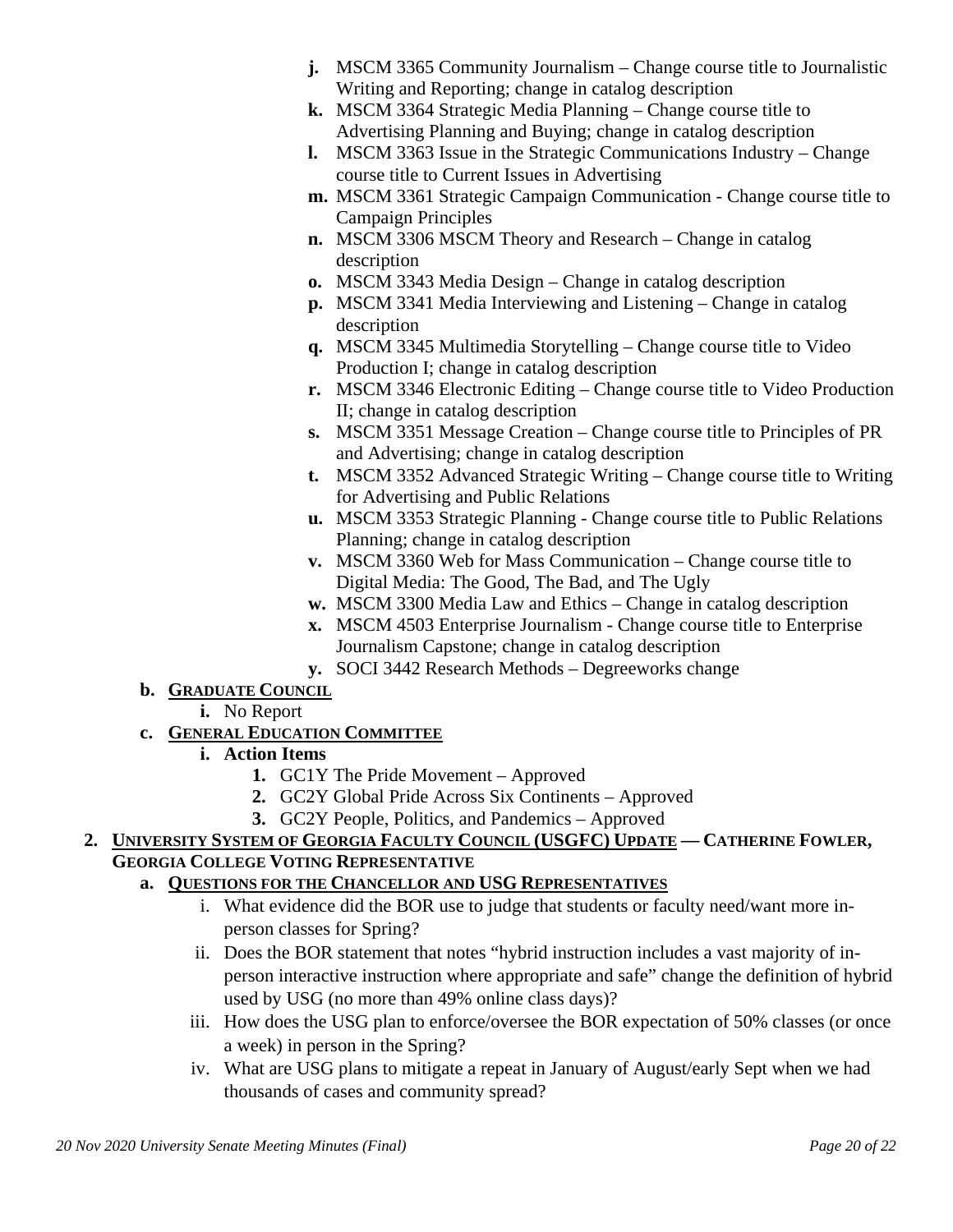- v. What is the budget picture for rest of this fiscal year and the next as we enter into legislative session in January?
- vi. Do USG know of any faculty deaths related to Covid?
- vii. With CDC changing definition of close contact, will that change class sizes for social distancing?
- viii. When do you expect a report from the new Post-Tenure Review committee?

# **b. MEETING NOTES**

- i. Dr. Steve Wrigley, Chancellor
	- 1. Budget: "not a lot new"; Fiscal year July 1, 2020- June 30, 2021 budget submitted by September 1. Approved for the exempt formula; anticipate a formula increase; asked for \$61 billion for fiscal 2022. Will have an answer on budget approval when the 2021 legislative session commences; the state revenue is the single most important indicator to track- July and August are both up; September was down 3.5%; the October data comes out around November 10. The sunset provision is being carried forward; legislators have many questions about tuition and fees, and we have provided them regular updates.
	- 2. Salary: USG faculty salaries are aligned with Southern Regional Education Board (SREB). The state has past challenges with 2009-20019, and no salary increase for about half of those years. We ARE behind in salary and increases. A 1% increase in salary costs the state about 140 million dollars. There must be a fund source for the salary increases- there is a decline in state revenues. He did not have much clarity- he did say "this continues to be an important issue."
	- 3. COVID 19: Continued emphasis on in-person format, and to minimize online offerings (but this does not mean the system undervalues online education). "We were not de-emphasizing online education prior to the pandemic." "Face to face is a richer, fuller experience, and the vast majority of parents and students want it." They hold weekly meetings with university presidents. Testing: worked with GEMA and DPH; provided all PPE and necessary supplies, and set up classrooms for distancing. Distributed 200,000 saliva test kits. Was a challenge to get supplies for PCR test kits. Four R1 institutions have the labs to process testing, but, they cannot handle the volume from all schools. Newer CDC guidelinesaccommodations are decided at each institution, but do follow new guidelines and CDC guidelines on age and conditions. Plans to mitigate- follow the same guidelines as in Fall- "August plans worked, except for 3 institutions" (GC is one). "Within 3 weeks, the big numbers began to decline- significant decreases in case counts." Continue to communicate with students, faculty, staff. Perhaps the BOR could give us a STRONG statement on wearing masks—if people on campus are not compliant, report to department heads, then the provost and president. If classrooms are not set up for distancing, we need to speak up, as this is a major requirement set forth. Hybrid/F2F- do we need a change in definitionfrom the 49%?? Boedy: "the reality is that students are not showing up for classes." Many participants agreed- they are teaching to one, or none, or a few in person. The rest are online. The system is hearing complaints from parents that teachers are not showing up in the classroom to teach- in other words, Dr. Wrigley said the system is hearing very different reports, vs. what faculty see on the ground!